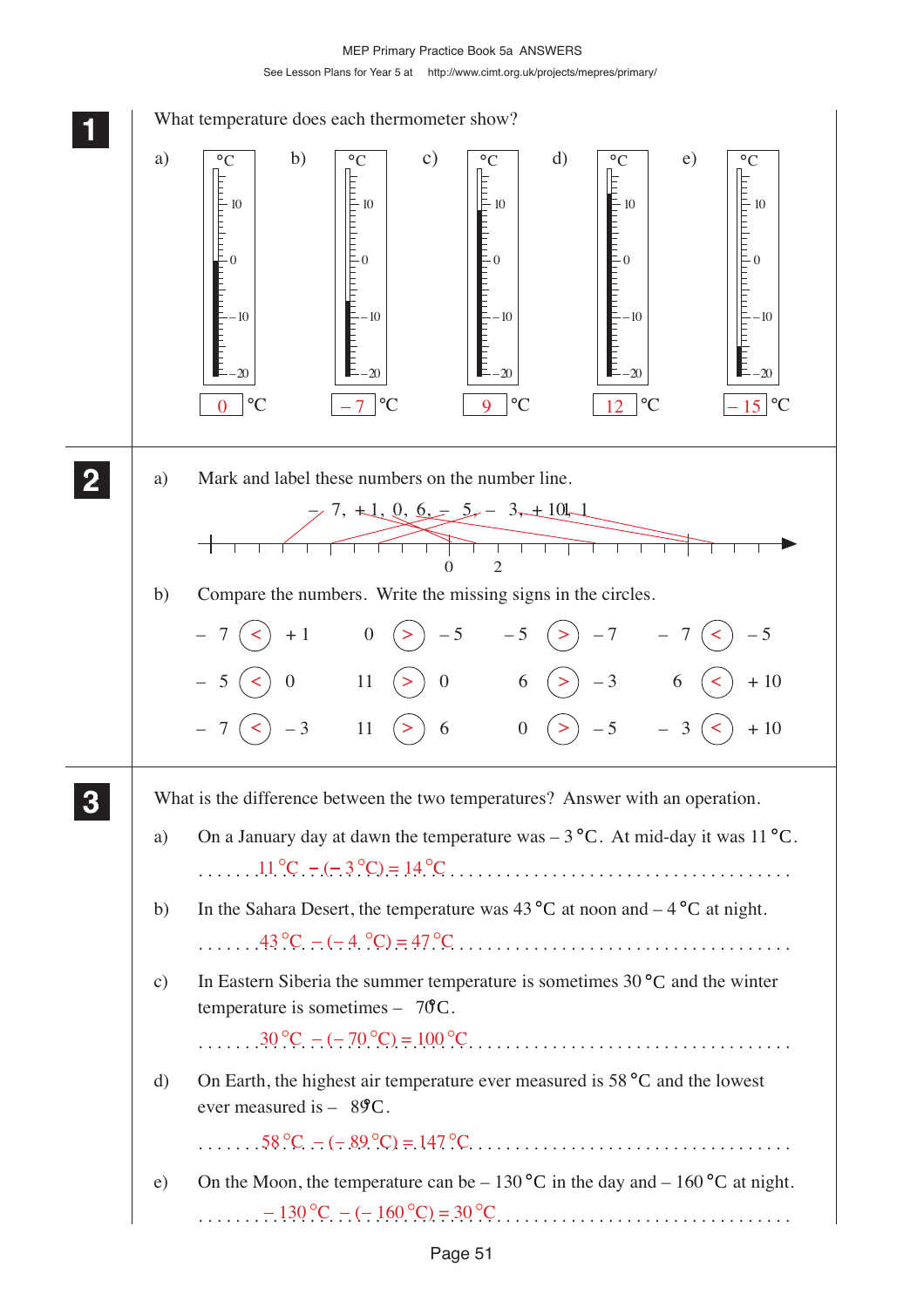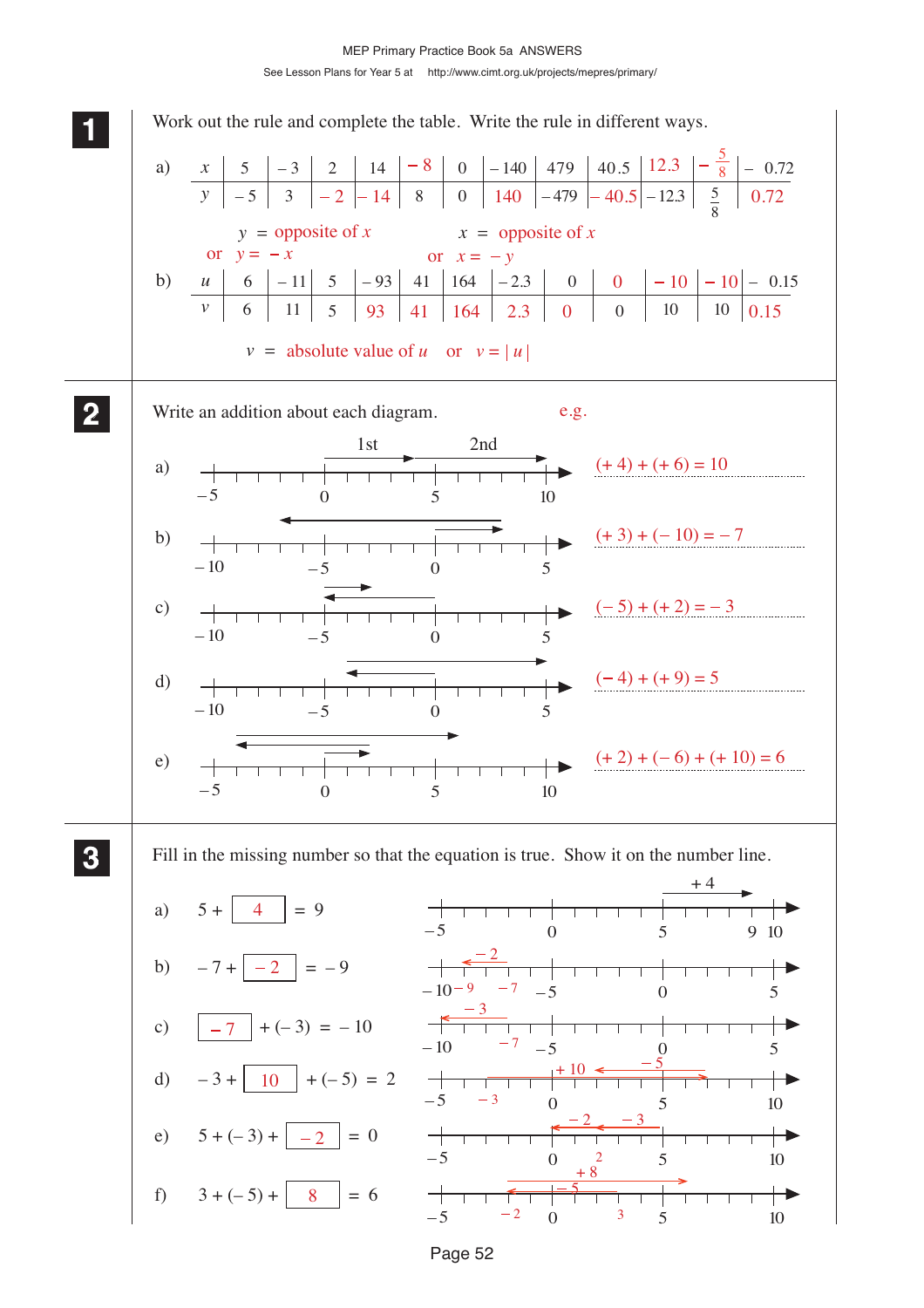|              | What is the balance? Write it as an addition.                                                                                                                                                                                                                                       |                           |
|--------------|-------------------------------------------------------------------------------------------------------------------------------------------------------------------------------------------------------------------------------------------------------------------------------------|---------------------------|
|              | a)<br>$-1$<br>- 1<br>- 11<br>$\left(1\right)$<br>(1)<br>(1)<br>(1)<br>(1)<br>(1)<br>(1)<br>$-1$<br>- 1<br>$-1$<br>$-1$                                                                                                                                                              | $-16 + (+7) = -9$         |
|              | b)<br>$\bigcirc$<br>$\left( \frac{1}{2} \right)$<br>$\bigcirc$<br>$(1)$ $(1)$ $(1)$<br>(1)<br>(1)<br>$\left(1\right)$<br>(1)<br>(1)<br>(1)<br>$\odot$<br>(1)<br>(1)<br>$-1$ $-1$<br>$-1$<br>$-1$   <br>- 1                                                                          | $15 + (-5) = 10$          |
|              | $\mathbf{c})$<br>$\left( \begin{matrix} 1 \end{matrix} \right)$<br>(1)<br>(1)<br>(1)<br>(1)<br>(1)<br>(1)<br>$-1$ $ -1$ $ -1$ $ -1$ $ -1$<br>$-1$                                                                                                                                   | $7 + (-7) = 0$            |
| $\mathbf{2}$ | Change the diagrams so that the balance remains the same. Write an addition about it.                                                                                                                                                                                               |                           |
|              | e.g.<br>$(1)$ $(1)$ $(1)$<br>$\left( \begin{matrix} 1 \end{matrix} \right)$<br>$(1)$ $(1)$<br>a)<br>(1)<br>$\bigcirc$ $\bigcirc$ $\bigcirc$<br>$-1$<br>- 1                                                                                                                          | $10 + (-5) = 5$           |
|              | b)<br>(1)<br>(1)<br>(1)<br>(1)<br>$\left( \begin{matrix} 1 \end{matrix} \right)$<br>$-1$ $-1$ $-1$<br>$ -1 $<br>$ -1 $<br>$ -1 $ $\Box$<br>$-1$    $-1$                                                                                                                             | $5 + (-9) = 4$            |
|              | $\mathbf{c})$<br>$\textcircled{\tiny{1}}$ $\textcircled{\tiny{1}}$ $\textcircled{\tiny{1}}$ $\textcircled{\tiny{1}}$<br>(1)<br>(1)<br>(1)<br>$-1$<br>$-1$<br>$ -1 $<br>- 1  <br>$ -1 $                                                                                              | $8 + (-8) = 0$            |
|              | Draw a diagram using $(1)$ and $\boxed{-1}$ for each operation. Fill in the missing number.<br>$\left( \begin{matrix} 1 \\ 0 \end{matrix} \right)$<br>$\left(1\right)$<br>1<br>a) $5 + (-4) =   1$<br>$\Box$<br>$ -1 $                                                              |                           |
|              | $\bigcirc$<br>$\left( 1\right)$<br>$\left(1\right)$<br>b) $-3+(+3) = 0$<br>$ -1 $                                                                                                                                                                                                   |                           |
|              | $\bigcirc$<br>$\bigcirc$<br>$\bigcirc$<br>c) $3 + (-8) = -5$<br>$ -1 $<br>$ -1 $<br>$-1$<br>$\vert -1 \vert$<br>$\mathbf{L}$                                                                                                                                                        | $ -1$   $ -1$  <br>$ -1 $ |
|              | Fill in the missing numbers.<br>7   + (- 6) = 1 b) $ -10 $ + (+ 10) = 0 c) 15 + $ -13 $ = -2<br>a)<br>8 + (- 8) = 0 e) - 8 + $\boxed{-3}$ = -11 f) $\boxed{12}$ + (-7) = 5<br>d)<br>$y + (-12) = -20$ h) $x + x + (-5) = 15$ i) $-100 + 10 = -90$<br>g)<br>$x =   10$<br>$y =  -8 $ |                           |
|              | Solve the problem by writing an addition.<br>a)<br>Sue has won £200 but she owes £100. What is her balance?<br>Work out the answer to the addition. (Think of it as 'cash' and 'debt'.)<br>b)                                                                                       |                           |
|              |                                                                                                                                                                                                                                                                                     |                           |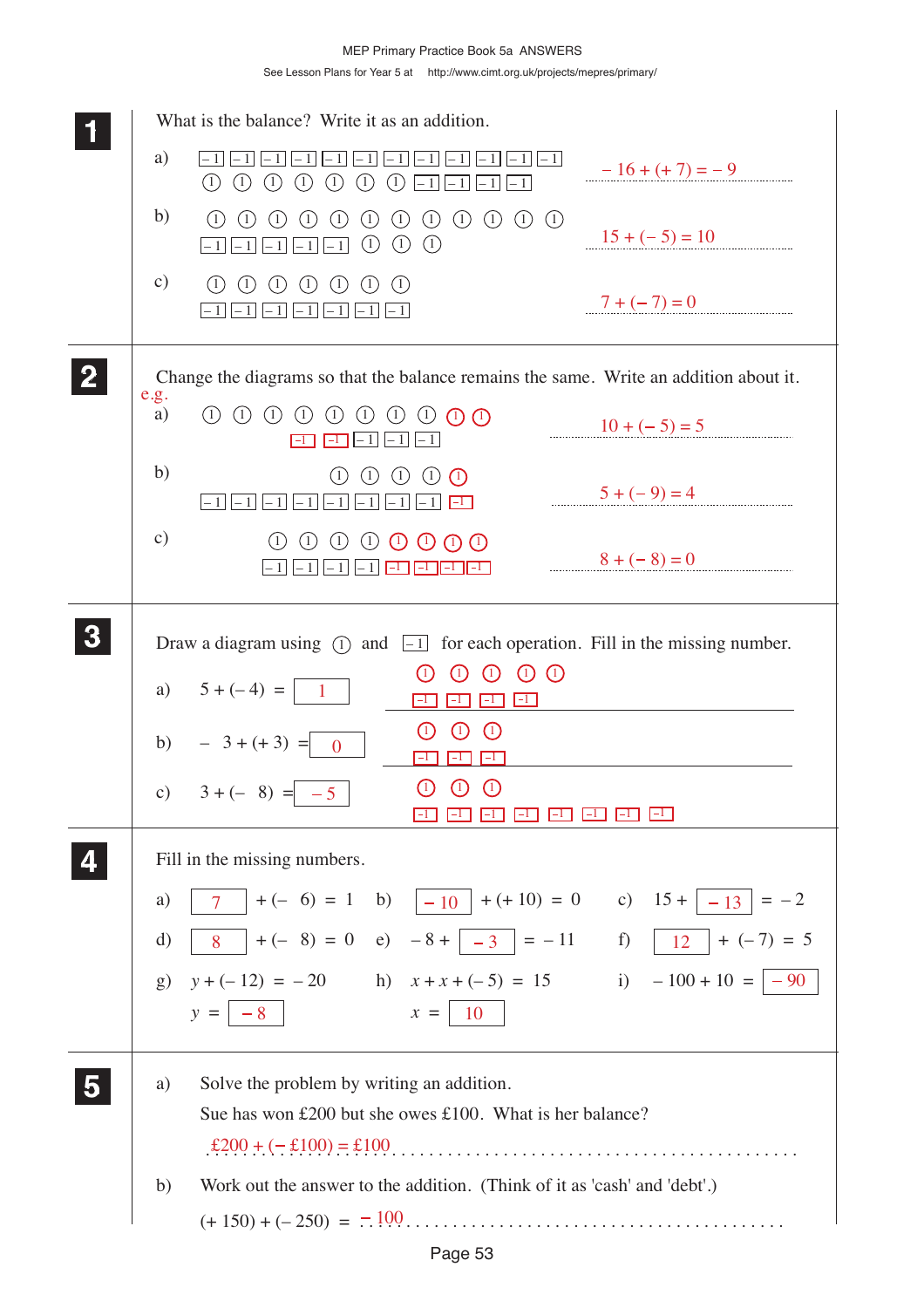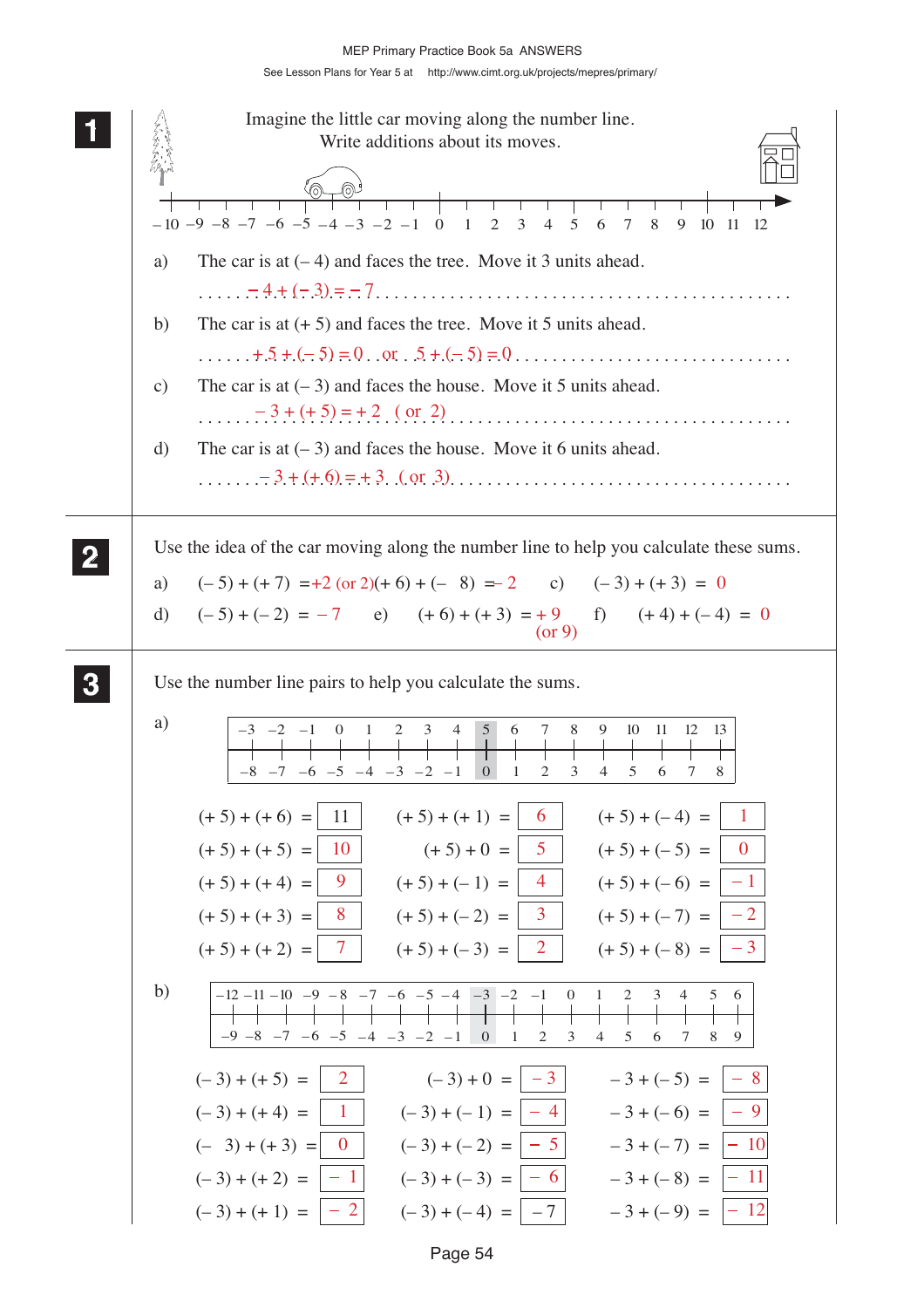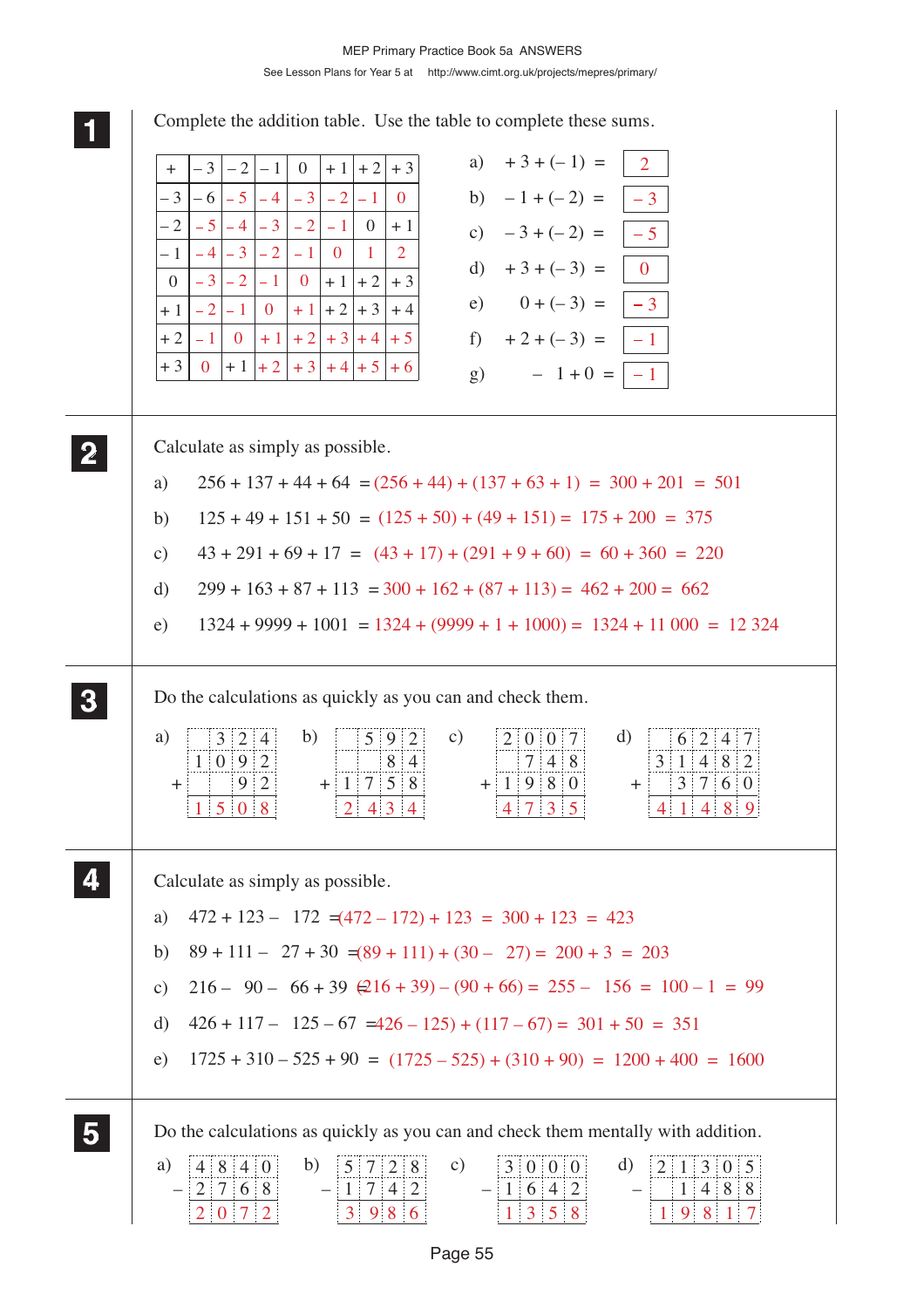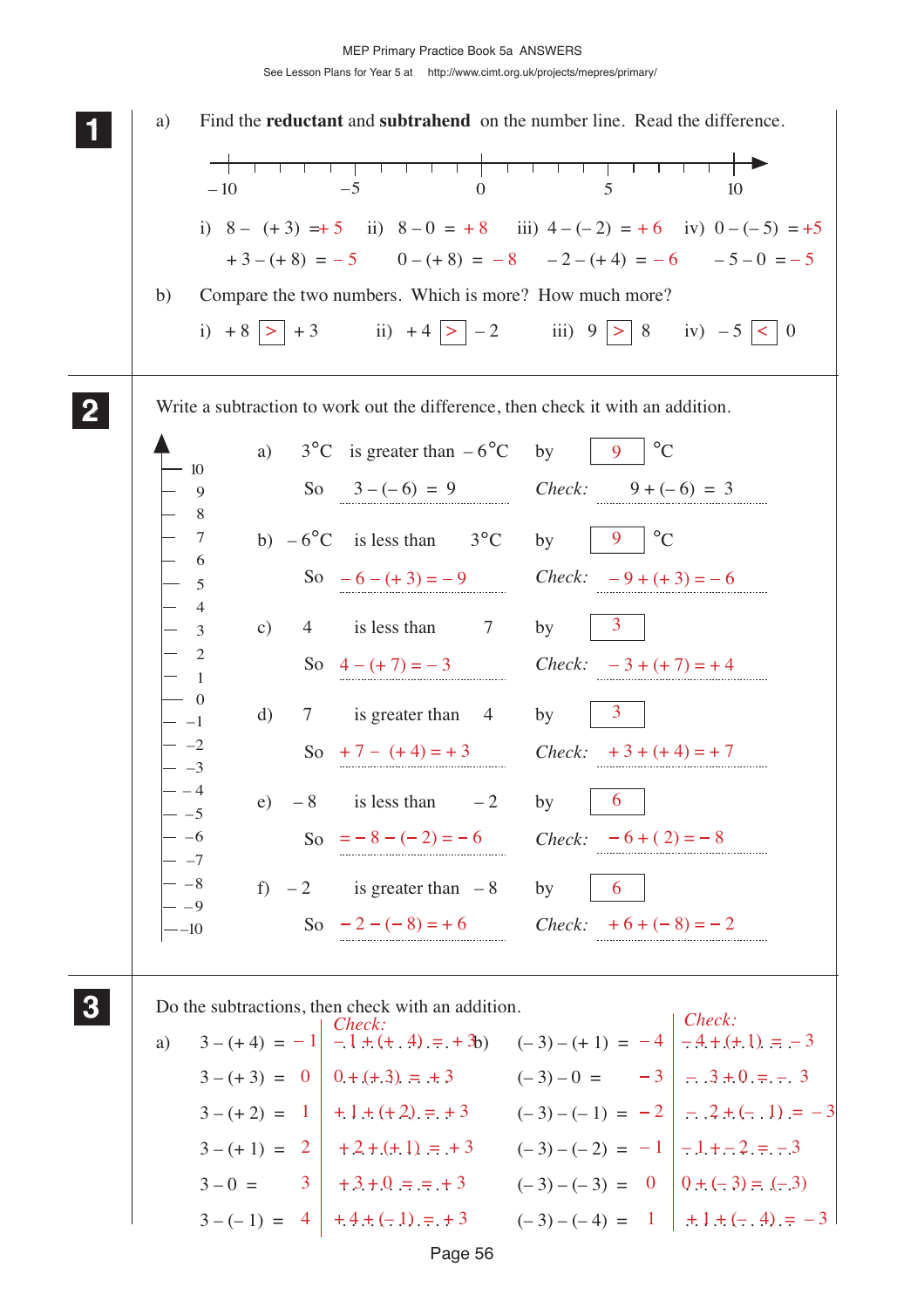## See Lesson Plans for Year 5 at http://www.cimt.org.uk/projects/mepres/primary/ MEP Primary Practice Book 5a ANSWERS

|               | Draw diagrams using $(1)$ and $\boxed{-1}$ to model each problem, then write the operation.                                                                                        |
|---------------|------------------------------------------------------------------------------------------------------------------------------------------------------------------------------------|
| a)            | Paula had $£7$ , then she spent £6.<br>b)<br>Roy owed £7 but then £4 of his debt<br>How much did she have left? $\pounds 1$<br>was cancelled. What is his balance now?             |
|               | $-1$   -1  -1  -1 <br>$\bigcirc$<br>(1)<br>(1)<br>(1)<br>(1)<br>(1)<br>(1)<br>F1 F1 F1 E1 E1 E1<br>$\pm$ 7 – (+ 6) = $\pm$ 1. (1 + (+ 6) = + 7) – 7 – (-4) = – 3 (-3+(-4) = – 7)   |
| $\mathbf{c})$ | Lee had $\pounds3$ , then he spent $\pounds3$ .<br>Tina was £4 in debt, then £4 of her debts<br>d)<br>What is his balance now? $£0$<br>were cancelled. What is her balance now?    |
|               | $(1)$ $(1)$<br>(1)<br><b>BI BI BI</b><br>$+3-(+3) = 0$ (0 + (+ 3 = +3) $\ldots$ 4 - (-4) = 0 $\ldots$ (0 + (-4) = -4).                                                             |
|               | Draw diagrams using $(1)$ and $\boxed{-1}$ to help you work out the differences.                                                                                                   |
| a)            | $(+6) - (+4) = +2$<br>b) $-6 - (-4) = 2$<br>$\begin{array}{ccc}\n\mathbb{O} & \mathbb{O} & \mathbb{O} & \mathbb{O} & \mathbb{O}\n\end{array}$<br>80 80 80 80 80 80                 |
|               | c) $(+5)-(+5) = 0$<br>d) $(-6)-(-6) = 0$<br>EU EU EU EU EU<br>$(1)$ $(1)$ $(1)$ $(1)$                                                                                              |
|               | Fill in the missing amounts in the questions. Solve them in your exercise book.                                                                                                    |
| a)            | Sue's starting balance was £2, as she had £5 in cash and was $\vert$ £ 3<br>in debt.<br>Then she spent £5. How much is her balance now? $-$ £3                                     |
| b)            | Rob's starting balance was $- \pounds 3$ , as he had $ \pounds 2 $<br>in cash and was £5 in debt.<br>Then he spent £2. How much is his new balance? $-$ £5                         |
| c)            | Billy's starting balance was $- £3$ , as he had £1 in cash and was<br>£4<br>in debt.<br>Then £4 of his debts were cancelled. How much is his balance $\overline{now?} + \pounds 1$ |
| d)            | Mary's starting balance was $\pm 2$<br>, as she had $£5$ in cash and was £3 in debt.<br>Then £3 of her debts were repaid. What is her balance now? $+£5$                           |
|               | Show the subtractions using the cash and debt model. Complete the calculations.                                                                                                    |
|               | b) $(+3) - (+8) = -5$<br>a) $(+3)-(-4) = +7$                                                                                                                                       |
|               | c) $(-2)-(-5) = +3$<br>d) $(-2) - (+3) = -5$                                                                                                                                       |
|               | e) $0 - (+4) = -4$<br>f) $0-(-4) = +4$                                                                                                                                             |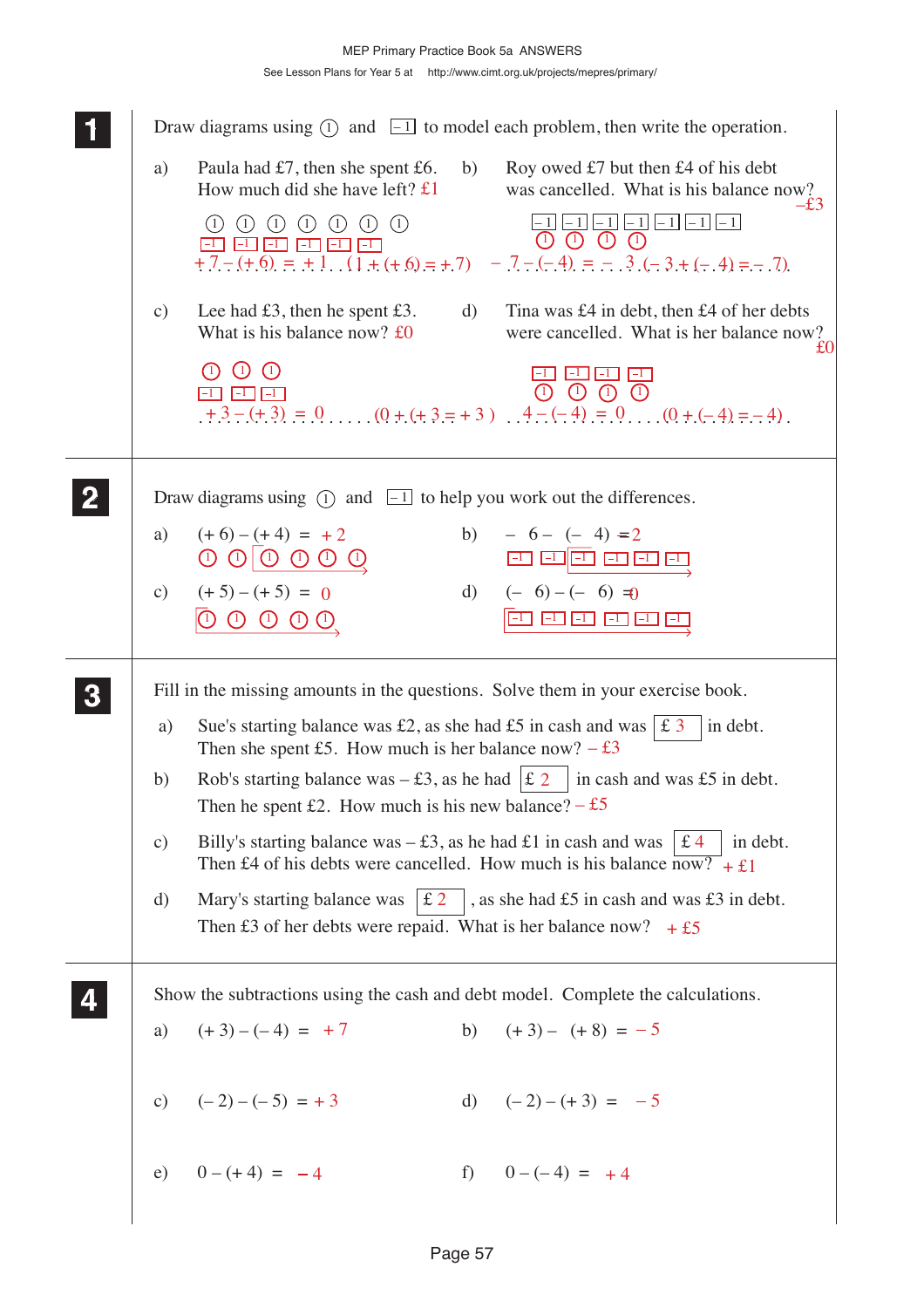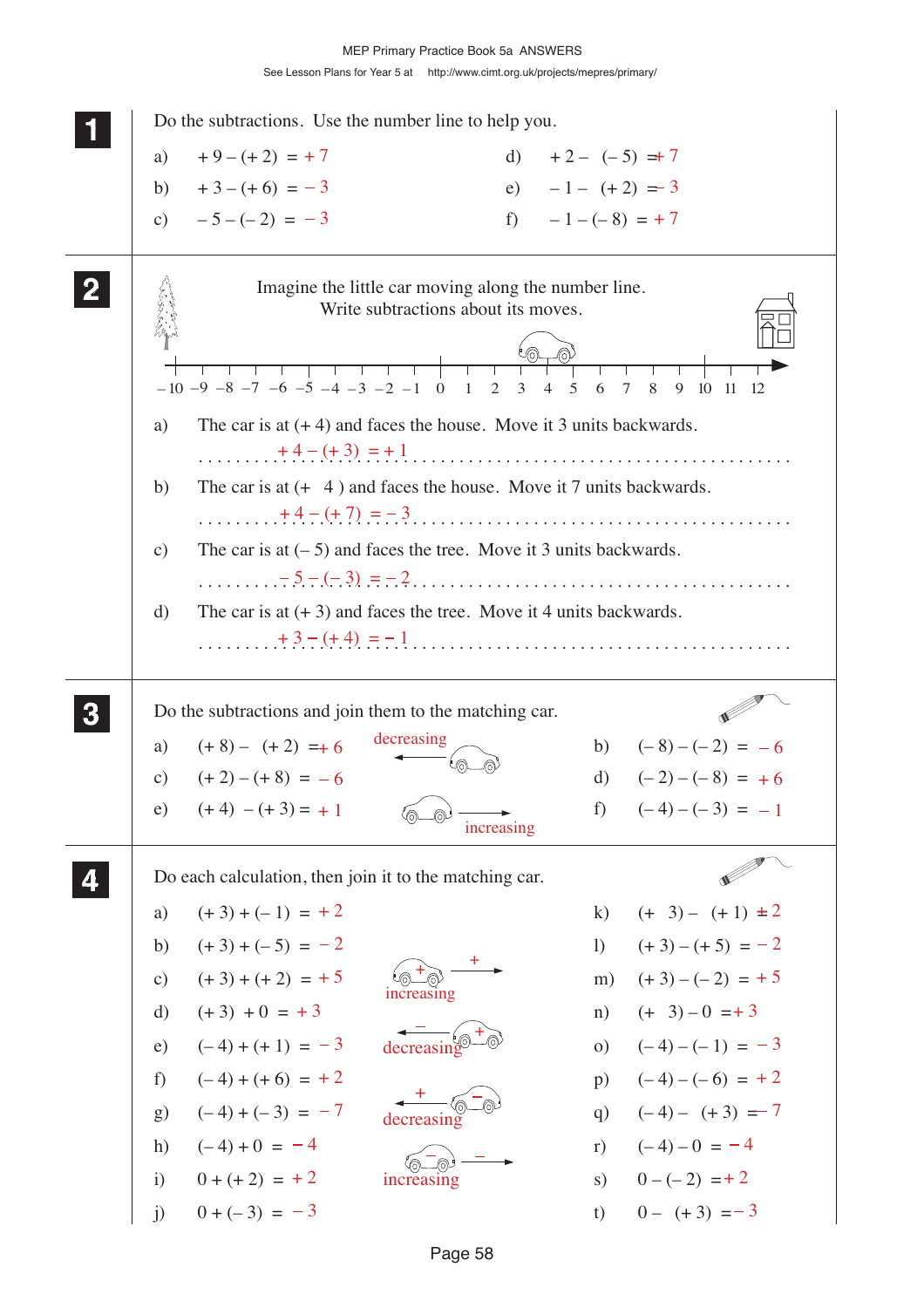See Lesson Plans for Year 5 at http://www.cimt.org.uk/projects/mepres/primary/

Page 59 **1 11** Fill in the missing differences. Continue drawing the graphs. Calculate the sums and differences. a) b)  $(+ 3) + (-5) = -2$   $(+ 3) - (+ 5) = 2$  $(+ 3) + (-4) = -1$   $(+ 3) - (+ 4) = -1$  $(+3) + (-3) = 0$   $(+3) - (+3) = 0$  $(+ 3) + (-2) = +1$   $(+ 3) - (+ 2) = +1$  $(+ 3) + (-1) = +2 (+ 3) - (+1) = +2$  $(+ 3) + 0 = +3$   $(+ 3) - 0 = +3$  $(+3) + (+1) = +4$   $(+3) - (-1) = +4$   $(-3) + (+4) = +1$   $(-3) - (-4) = +1$  $(+3) + (+2) = +5$   $(+3) - (-2) = +5$   $(-3) + (+5) = +2$   $(+3) - (-5) = +2$ Tick the solution to the equation if it is correct. Correct the mistake if it is wrong. a)  $x - (-12) = 20$  b)  $-12 \rightarrow -15$  c)  $z - (+3) = -2$  $20 + (-12) = 8$   $-12 - (-15) = 2$   $-2(-15) = 2$  $x = 8 \checkmark$   $y = 3 \checkmark$   $z = -\frac{5}{1}$   $z = -\frac{2 + (+3)}{1}$   $z = +1$ **2 22 22 3 33 33**  $-8$   $-6$   $-4$   $-2$  0 24688 *y x* 4  $\overline{2}$ –2  $\overline{A}$ – 6 –8  $-4 - x = v$  $-6$   $-4$   $-2$  0 246888 *y ▲* 2  $\overline{4}$ 6 8  $\frac{1}{1}$ a)  $(+4) - (+6) = \boxed{-2}$  <br>  $y \triangleq \boxed{4 - x = y}$  $(+4) - (+5) = |-1$  $(+4) - (+3) = +1$  $(+4)-(+2) = +2$  $(+4) - (+1) = +3$  $(+4) - 0 = +4$  $(+4) - (-1) = | + 5$  $(+4) - (-2) = | +6$  $(+ 4) - (+ 4) = 0$ b)  $(-4) - (+2) = \vert -6 \vert$  $(-4) - (+1) = |-5$  $(-4) - (-1) = -3$  $(-4) - (-2) = -2$  $(-4) - (-3) = |-1$  $(-4) - (-4) = 0$  $(-4) - (-5) = | +1$  $(-4) - (-6) = | +2$  $(-4) - 0 = -4$  $(-3) + (-2) = -5$   $(-3) - (+2) = 5$  $(-3) + (-1) = -4$   $(-3) - (+1) = -4$  $(-3) + 0 = -3$   $(-3) - 0 = -3$  $(-3) + (+1) = -2$   $(-3) - (-1) = -2$  $(-3) + (+2) = 1$   $(-3) - (-2) = -1$  $(-3) + (+3) = 0$   $(-3) - (-3) = 0$  $z = +1$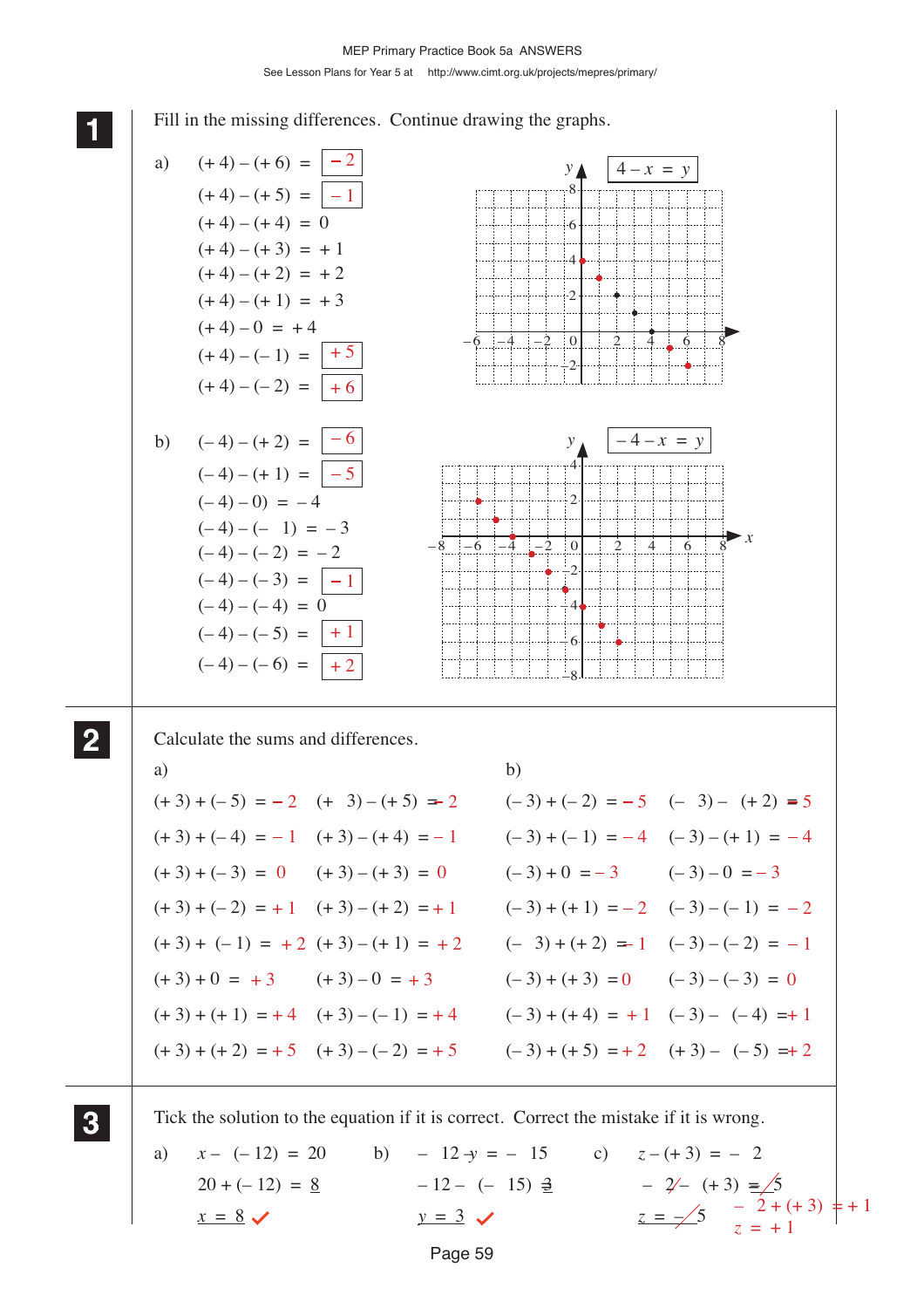| Fill in the missing numbers.                                                                                                                                                                                        |
|---------------------------------------------------------------------------------------------------------------------------------------------------------------------------------------------------------------------|
| a) $+ 6 + (-3) =   +3  $ b) $0 - (-10) + 10  $ c) $- 8 + (-2) + 10  $                                                                                                                                               |
| d) $-6+(-6) = 12$ e) $-15+(-8) = -23$ f) $-15-(-8) = -7$                                                                                                                                                            |
| Complete the statements.                                                                                                                                                                                            |
| $(-2) + (-2) + (-2) + (-2) + (-2) + (-2)$<br>a)                                                                                                                                                                     |
| $(-3) + (-3) + (-3) + (-3) + (-3) + (-3) + (-3) + (-3) = 5$<br>b)                                                                                                                                                   |
| $\vert -3 \vert + \vert -3 \vert + \vert -3 \vert + \vert -3 \vert + \vert -3 \vert + \vert -3 \vert + \vert -3 \vert + \vert -3 \vert = 7 \times \vert -3 \vert = -21$<br>$\mathbf{c})$                            |
| Calculate as simply as possible.                                                                                                                                                                                    |
| $12 \times 12 = 144$ b) $20 \times 20 = 400$ c) $13 \times 13 = 169$ d) $12 \times 21 = 252$<br>a)                                                                                                                  |
| $19 \times 20 = 380$<br>f) $49 \times 8 = 392$ g) $30 \times 31 = 930$<br>h)<br>e)<br>$29 \times 12 = 348$                                                                                                          |
| Practise long multiplication.                                                                                                                                                                                       |
| a)<br>b)<br>d)<br>$\mathbf{c})$<br>$2 \mid 7 \mid 4$<br>4 7 <br>6 1 2<br>$4 \t6 \t7$                                                                                                                                |
| $\vert x \vert 2 \vert 6 \vert$<br>$\vert \times \vert 1 \vert 0 \vert 7$<br>$\vert \times \vert 2 \vert 0 \vert 5$<br>$\times$ 2 3<br>8 2 2<br>$2 \quad 3 \quad 3 \quad 5$<br>$2 \mid 8 \mid 2$<br>$4 \ 2 \ 8 \ 4$ |
| $+93400$<br>$+ 5480$<br>940<br>$+ 61200$<br>$+1$<br>$5^{\circ}$                                                                                                                                                     |
| Practise mental division.                                                                                                                                                                                           |
| a) $45 \div 9 = 5$ b) $24 \div 8 = 3$ c) $63 \div 7 = 9$ d) $40 \div 10 = 4$                                                                                                                                        |
| e) $15 \div 3 = 5$ f) $28 \div 7 = 4$ g) $81 \div 9 = 9$ h) $42 \div 7 = 6$<br>i) $48 \div 6 = 8$ j) $26 \div 3 = 8\frac{2}{3}$ k) $52 \div 6 = 8\frac{2}{3}$ l) $60 \div 8 = 7\frac{1}{2}$                         |
| (or 8, r 2) $(\text{or } 8, \text{r } 4)$ $(\text{or } 7, \text{r } 4)$                                                                                                                                             |
| Practise division.                                                                                                                                                                                                  |
| a) $217 \div 3 = 72 \frac{1}{3}$ $2170 \div 30 = 72 \frac{1}{3}$ $2170 \div 3 = 723 \frac{1}{3}$<br>b) $495 \div 5 = 99$ $4950 \div 50 = 99$ $4950 \div 50 = 99$ $4950 \div 5 = 990$                                |
|                                                                                                                                                                                                                     |
| c) $156 \div 4 = 39$ $1560 \div 40 = 39$ $1560 \div 4 = 390$                                                                                                                                                        |
| Practise division.                                                                                                                                                                                                  |
| $\begin{array}{ c c c c c }\n\hline\n & 4 & 7 & 3 & \text{r } 6 \\ \hline\n9 & 4 & 2 & 6 & 3 & 2 & 1 & 6 & 1 & 5 & 0\n\end{array}$<br>$\frac{2}{18492}$ r 6<br>a)<br>$8 \mid 1 \mid r3b)$<br>6 4 8 9                |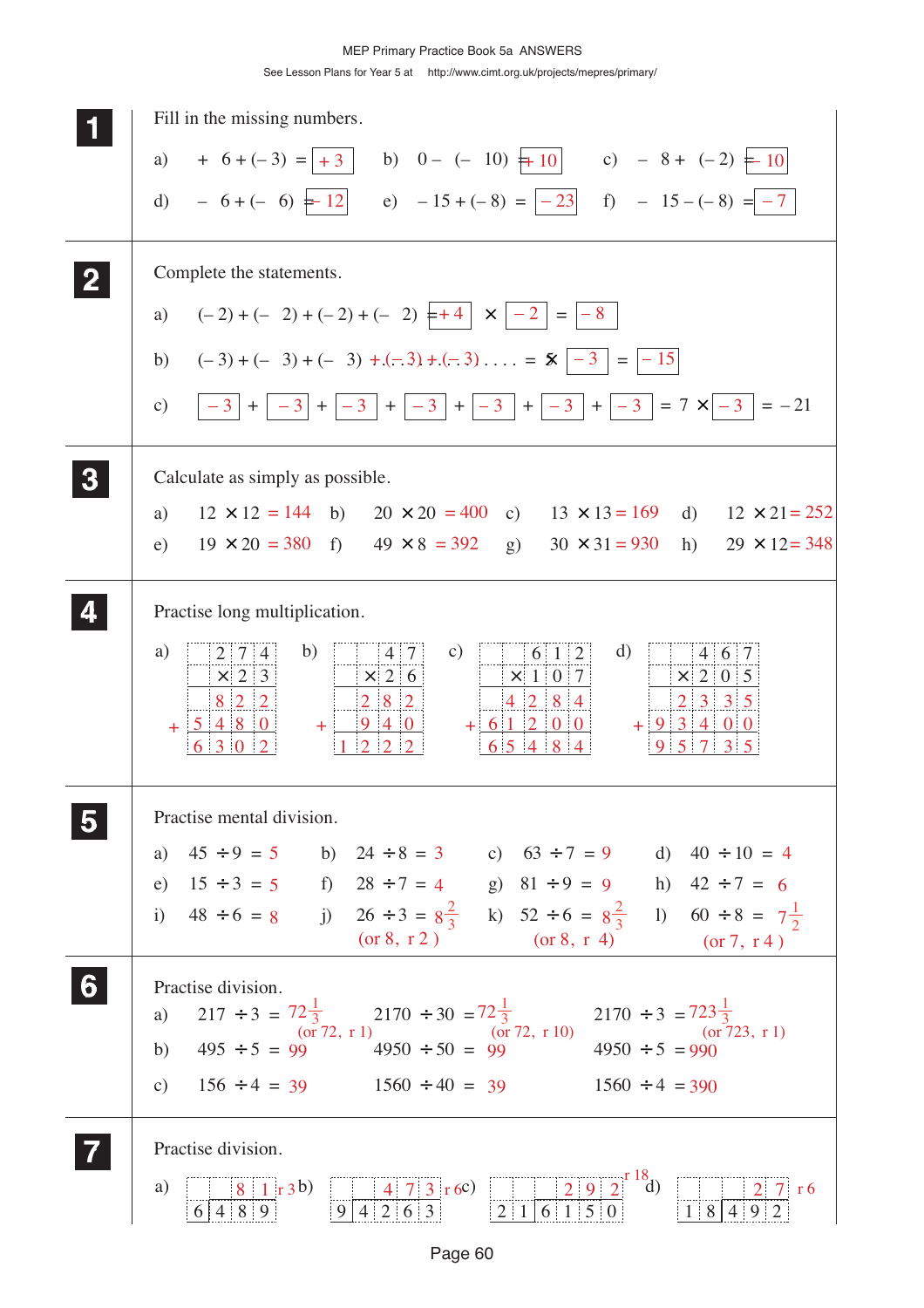**1 11** Write two possible plans for solving each question. Calculate one of the plans and write the answer in a sentence. a) Adrian had no money, neither cash nor debt, so we can say that he had £0. Then he ran up debts of £3 each day for a week. What is his balance now? *Plan 1*: *Plan 2*: *Answer*: ...... Adrian's balance is now  $-\text{\pounds}21$ ............................... b) Five boys were £20 in debt. If they shared the debt equally, how much was each boy in debt? *Plan 1*: *Plan 2*: *Plan 2*: *Answer:* . . . . . . . . . . . . . . . . . . . . . . . . . . . . . . . . . . . . . . . . . . . . . . . . . . . . . . . . . Each boy was £4 in debt. a) Continue the calculations. i) (– 2) × 5 = (– 2) + (– 2) + . . . . . . . . . . . . . . . . . . . . . . . . . . . . . . . . . . . . . (– 2) + (– 2) + (– 2) = – 10 ii) 4 × (– 3) = (– 3) + (– 3) + . . . . . . . . . . . . . . . . . . . . . . . . . . . . . . . . . . . . . (– 3) + (– 3) = – 12 iii) (– 10) × 6 = (– 10) + (– 10) + . . . . . . . . . . . . . . . . . . . . . . . . . . . . . . . . . (– 10) + (– 10) + (– 10) + (– 10) = – 60 b) Write the additions as multiplications. i)  $(-5 + (-5) + (-5) + (-5) + (-5) + (-5) + (-5) + (-5)) = 5 \times 7. = -35.$ ii)  $(-6) + (-6) + (-6) + (-6) + (-6) + (-6) = (-6) \times 6 = -36$ iii)  $(-100) + (-100) + (-100) + (-100) = (-100) \times 4 = -0.400$ The car starts at 0 each time and faces the house. Write its moves as a multiplication or a division. a) It moves 4 units per second for 3 seconds towards the house. . . . . . . . . . . . . . . . . . . . . . . . . . . . . . . . . . . . . . . . . . . . . . . . . . . . . . . . . . . . . . . . . 3 4 = 12 or 3 (+ 4) = (+ 12) b) It moves 4 units per second for 4 seconds towards the tree.  $.4 \times . (-.4)$ .  $= -1.6$ . It moves  $(-16)$  units, or 16 units to the left. c) It moves 15 units towards the tree in 3 seconds. How many units does it move each second on average? . . . . . . . . . . . . . . . . . . . . . . . . . . . . . . . . . . . . . . . . . . . . . . . . . . . . . . . . . . . . . . . . – 15 3 = – 5 Each second it moves (– 5) units, or 5 units to the left. Write the 7th, 10th and 20th terms of each of these sequences in your exercise book.<br>  $Rule: +(-9)$  or  $(+9)$ <br>
a)  $-9, -18, -27, ...$  b)  $-12, -24, -36, ...$  c)  $-40, -80, -120$ <br>  $-63, -90, -180$ <br>  $-84, -120, -240$ <br>  $-280, -400, -80$ a)  $-9, -18, -27, \ldots$  b)  $-12, -24, -36, \ldots$  c)  $-40, -80, -120, \ldots$ **2 22 22 3 33 33**  $-15$   $-10$   $-5$  0 5 10 15 **4 44 44**  $(-3) + (-3) + (-3) + (-3) + (-3) + (-3) + (-3) + (-3) = -221$   $7 \times (-3) = -221$  $(-\pounds4) + (-\pounds4) + (-\pounds4) + (-\pounds4) + (-\pounds4) = -\pounds20$  5 x ( $\pounds4$ ) = -  $\pounds20$ or £20  $\div$  5 = £4  $-63, -90, -180$   $-84, -120, -240$   $-280, -400, -800$  $Rule: + (-9)$  or  $(+9)$  *Rule:*  $(-12)$  *Rule:*  $(-40)$ 

Page 61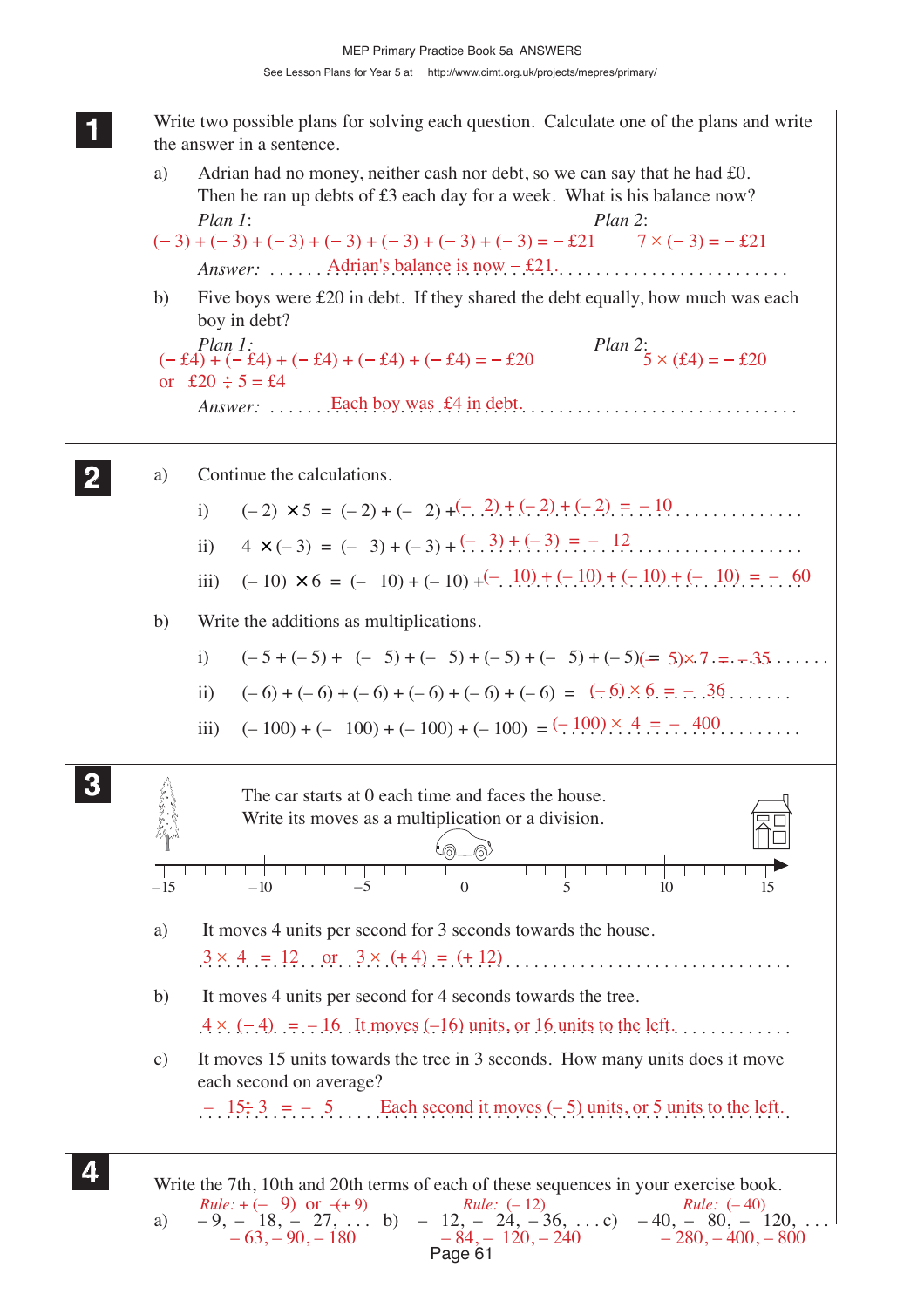MEP Primary Practice Book 5a ANSWERS

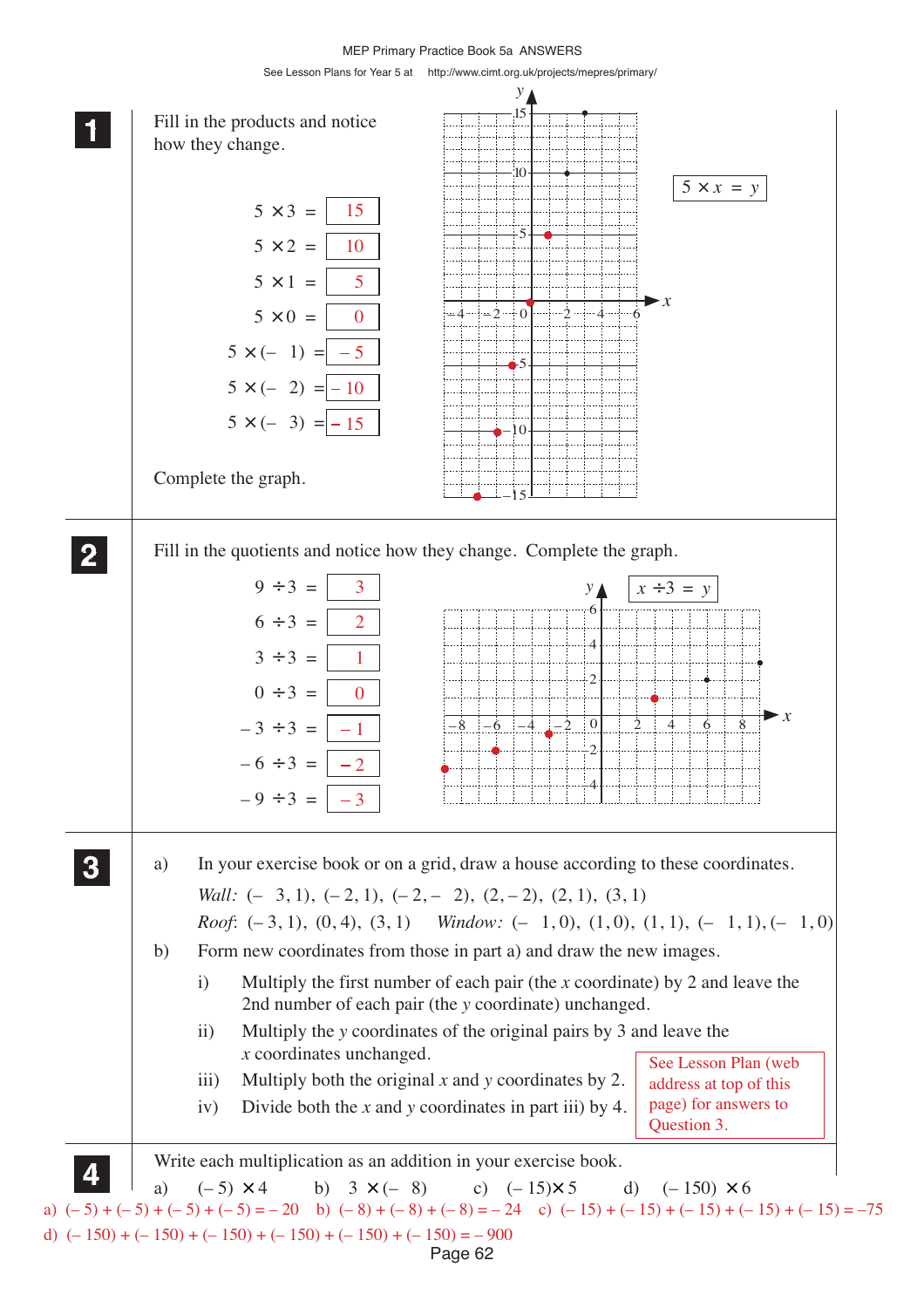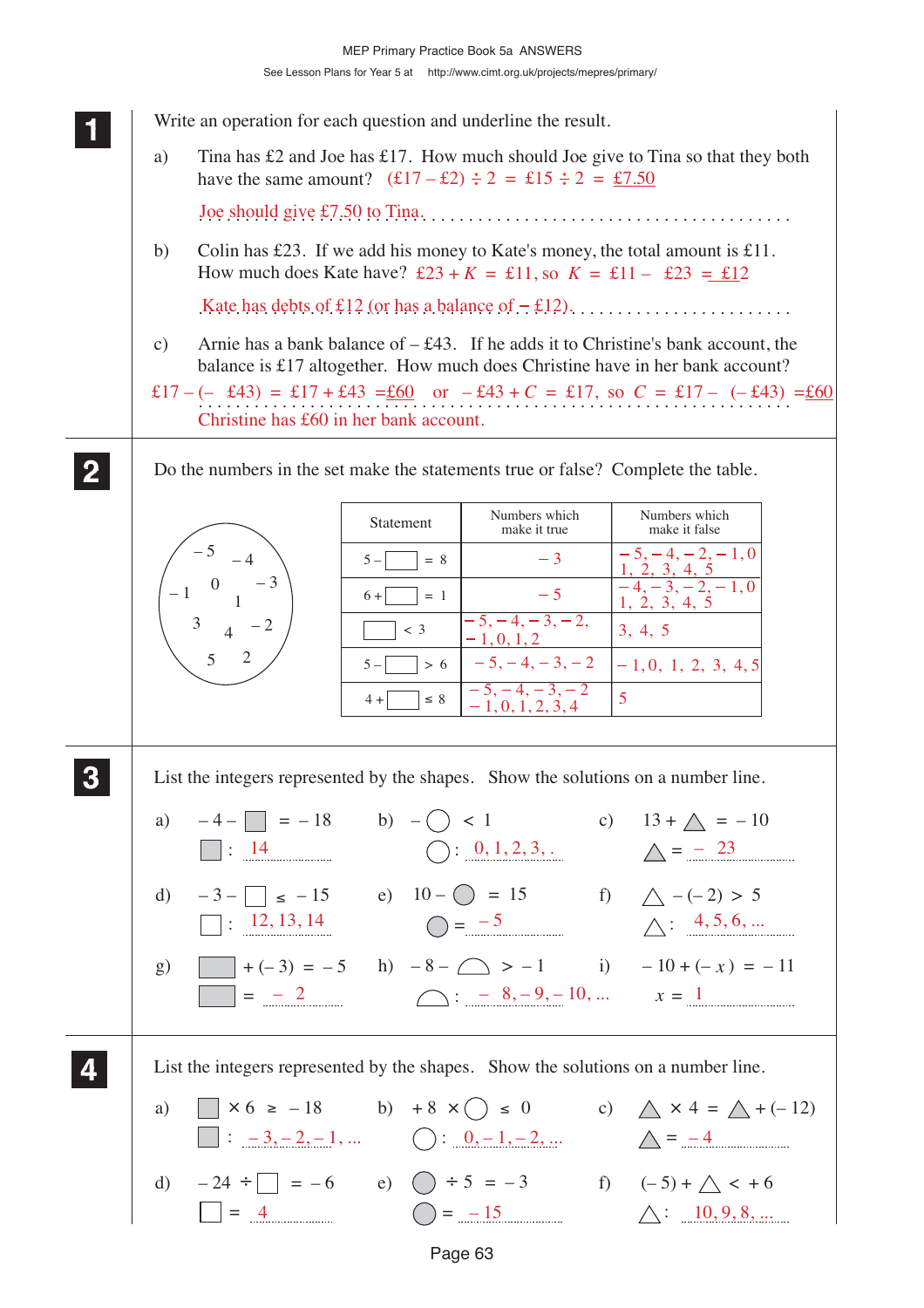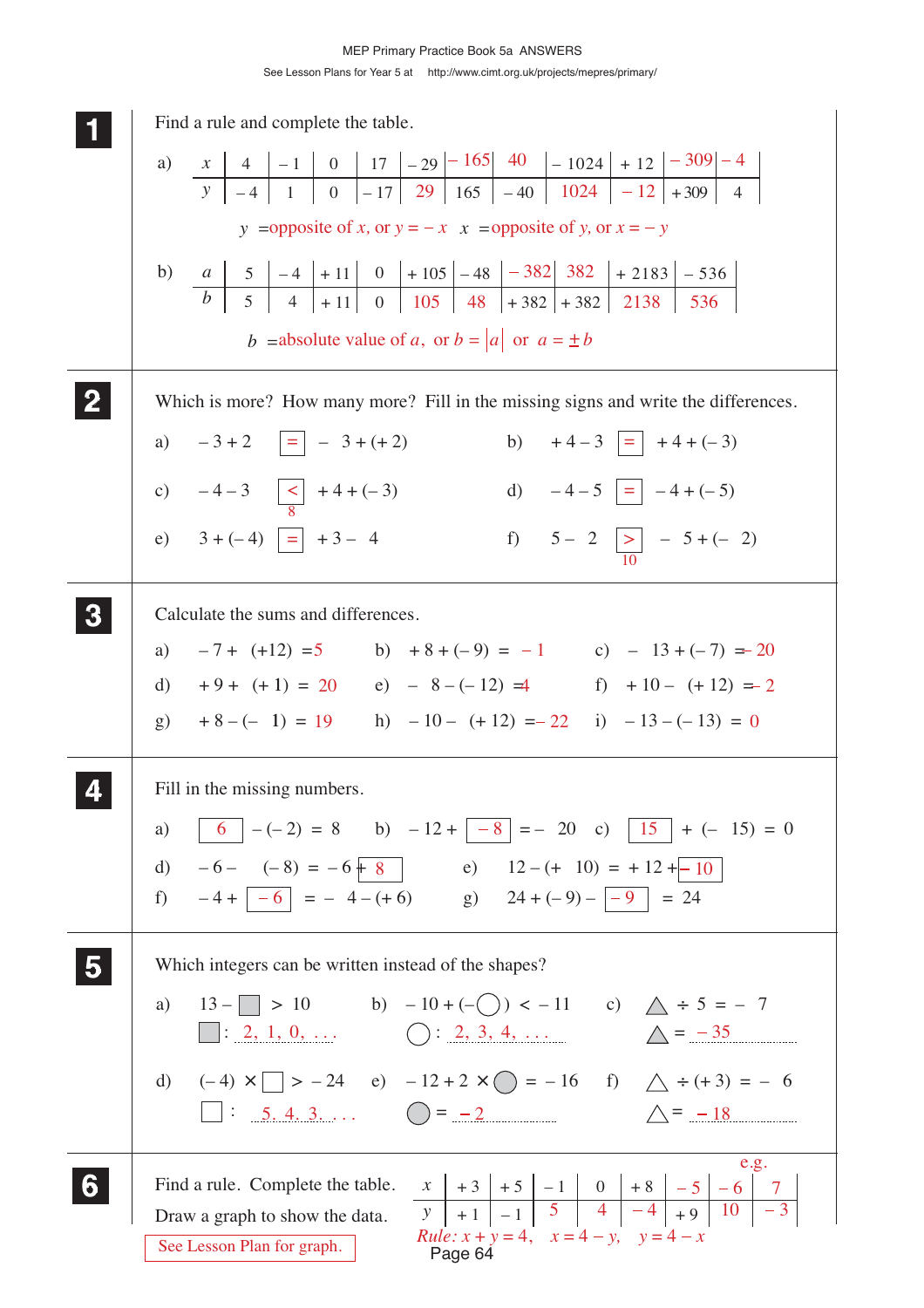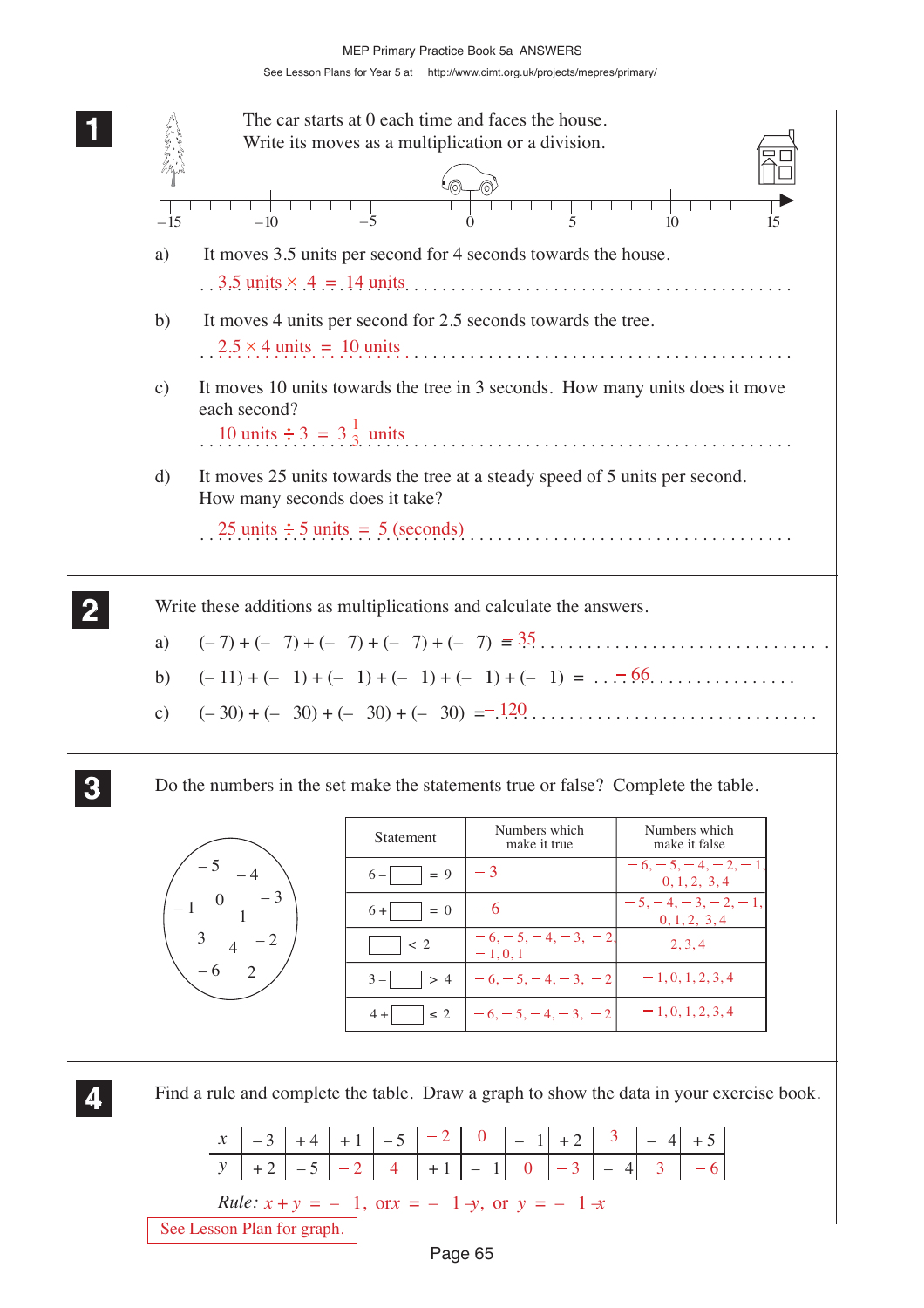|                         | Practise mental calculation.                                                                                                                                                 |
|-------------------------|------------------------------------------------------------------------------------------------------------------------------------------------------------------------------|
|                         | $6+8 = 14$<br>b) $24 + 5 = 29$<br>c) $32 + 19 = 51$<br>d) $250 + 190 = 440$<br>a)                                                                                            |
|                         | $13 - 8 = 5$ f) $26 - 12 = 14$<br>g) $54 - 18 = 36$<br>h) $350 - 140 = 210$<br>e)                                                                                            |
|                         | i) $14 \times 5 = 70$<br>k) $6 \times 90 = 540$<br>$6 \times 7 = 42$<br>$18 \times 100 = 1800$<br>$\mathbf{i}$<br>1)                                                         |
|                         | $30 \div 5 = 6$<br>n) $42 \div 7 = 6$<br>o) $150 \div 10 = 15$<br>p) $250 \div 10 = 25$<br>m)                                                                                |
| $\mathbf{2}$            | Do these calculations in your exercise book.                                                                                                                                 |
|                         | $4335 + 20597 = 24932$ b) $4613 - 2518 = 2095$ c) $63 \times 18 = 1134$<br>a)                                                                                                |
|                         | $7015 \times 109 = 764635$ f) $52623 \div 71 \approx 741.16901$<br>$784 \div 8 = 98$<br>d)<br>e)                                                                             |
| $\boldsymbol{3}$        | Solve these problems in your exercise book.                                                                                                                                  |
|                         | How much money has Philip saved if he still needs $£217$ before he has enough<br>a)<br>money to buy the £1520 boat that he wants? £1520 - £217 = £1303                       |
|                         | Philip has saved £1303.<br>Andrew has saved £385, which is £127 less than the amount that Ben has saved.<br>b)                                                               |
|                         | Ben's sister, Kate, has saved £82. How much money have the two boys saved?<br>A: £385, B: £385 + £127 A + B: £385 + £385 + £127<br>The two boys have saved £897.             |
|                         | Charlie has gathered 258 kg of pears. How much money will he make if he sells<br>$\mathbf{c})$<br>the pears for 91 p per kg? $258 \times 91$ p = £234.78                     |
|                         | Charlie will make £234.78.                                                                                                                                                   |
|                         | Write an operation for each problem and calculate the result in your exercise book.                                                                                          |
|                         | How much is Linda's balance if she owes £24 and has only £11 in her account?<br>a)                                                                                           |
|                         | $-24 + 11 = -13$ Linda's balance is $-$ £13.<br>How much is Kate's balance if she is £100 in debt and has £170 in her account?<br>b)                                         |
|                         | $-100 + 170 = 70$ Kate's balance is £70.<br>How much more or less is £110 in cash than £80 in debt?<br>$\mathbf{c})$                                                         |
|                         | $110 - (-80) = 110 + 80 = 190$ Having £110 is £190 more than being £80 in debt.<br>How much higher or lower is $-170$ m than $-4900$ m?<br>d)                                |
|                         | $-170 - (-4900) = -170 + 4900 = 4730$<br>$-170$ m is 4730 m higher than $-4900$ m $or -170$ m is 4730 m higher than $-4900$ m.                                               |
|                         | How much more or less is £800 outgoings than £700 income?<br>e)<br>$-800 - (+700) = -1500$ or $700 - (-800) = 700 + 800 = 1500$                                              |
|                         | £800 outgoings is £1500 less than £700 income or £700 income is £1500<br>mores than £800 outgoings.                                                                          |
| $\overline{\mathbf{5}}$ |                                                                                                                                                                              |
|                         | Write the operations in a shorter form.<br>a)                                                                                                                                |
|                         | i) $\frac{1}{8} + \frac{1}{8} + \frac{1}{8} + \frac{1}{8} + \frac{1}{8}$ ii) $\frac{2}{9} + \frac{2}{9} + \frac{2}{9}$ iii) £4.50 + £4.50 + £4.50 + £4.50                    |
|                         | $=\frac{1}{8} \times 5 = \frac{5}{8}$ $=\frac{2}{9} \times 3 = \frac{6}{9} \left(=\frac{2}{3}\right) = \text{\textsterling}4.50 \times 4 = \text{\textsterling}18$           |
|                         | Calculate: i) $\frac{7}{10} - \frac{3}{10} = \frac{4}{10} = \frac{2}{5}$ (ii) $1 - \frac{4}{5} = \frac{1}{5}$ iii) $3 - 1\frac{1}{5} = 2 - \frac{1}{6} = 1\frac{5}{6}$<br>b) |
|                         |                                                                                                                                                                              |
|                         | Rule:<br>7<br>8<br>9<br>5<br>$\tau$<br>10<br>6<br>$\overline{0}$<br>6<br>9<br>$\mathcal{X}$                                                                                  |
| 6                       | Find a rule.<br>$z = x \times y + 1$<br>$\mathfrak{Z}$<br>$\overline{2}$<br>5<br>8<br>$\tau$<br>11<br>30<br>9<br>8<br>10<br>$\mathcal{Y}$<br>$y = (z-1) \div x$<br>Complete  |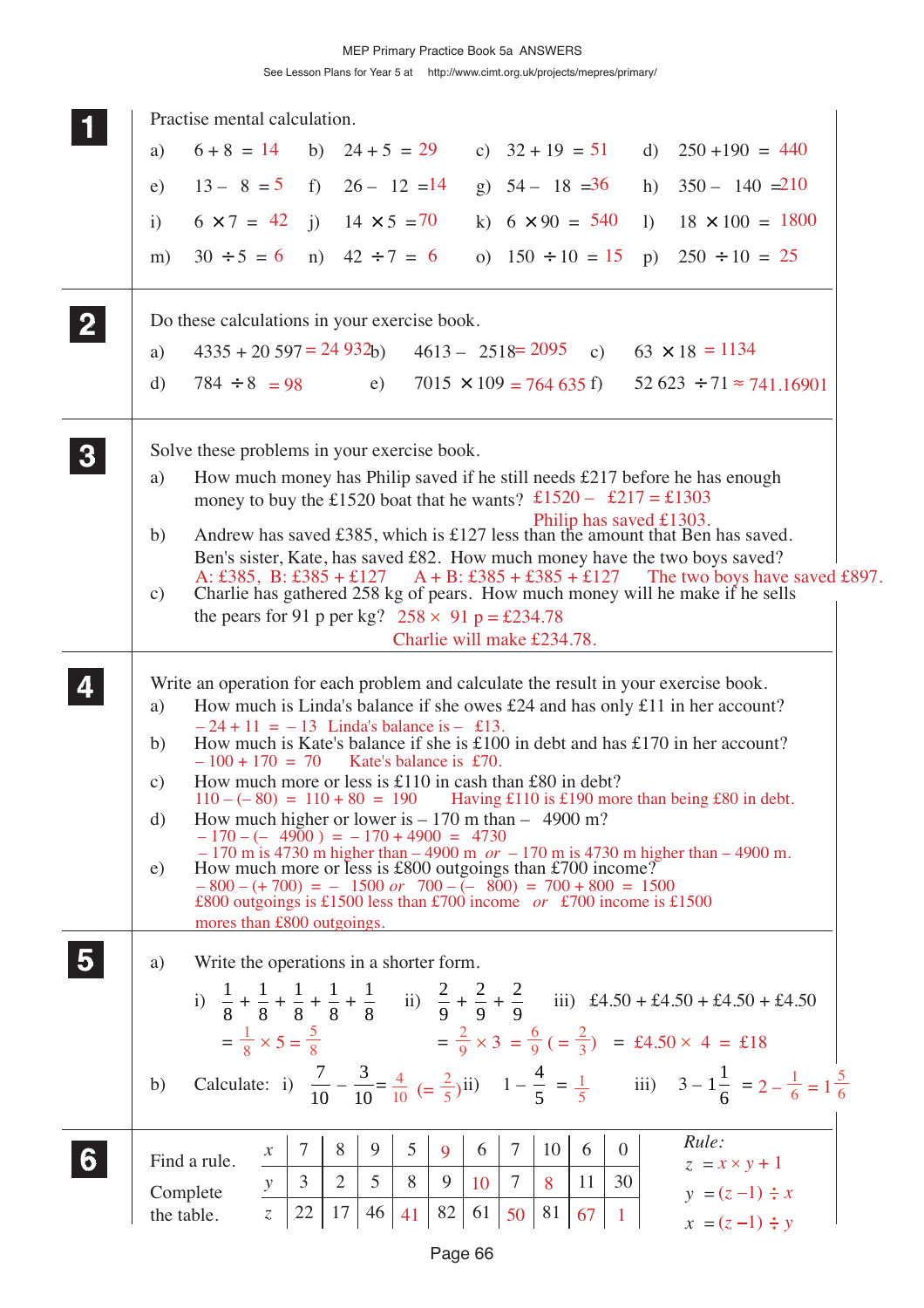See Lesson Plans for Year 5 at http://www.cimt.org.uk/projects/mepres/primary/



Page 67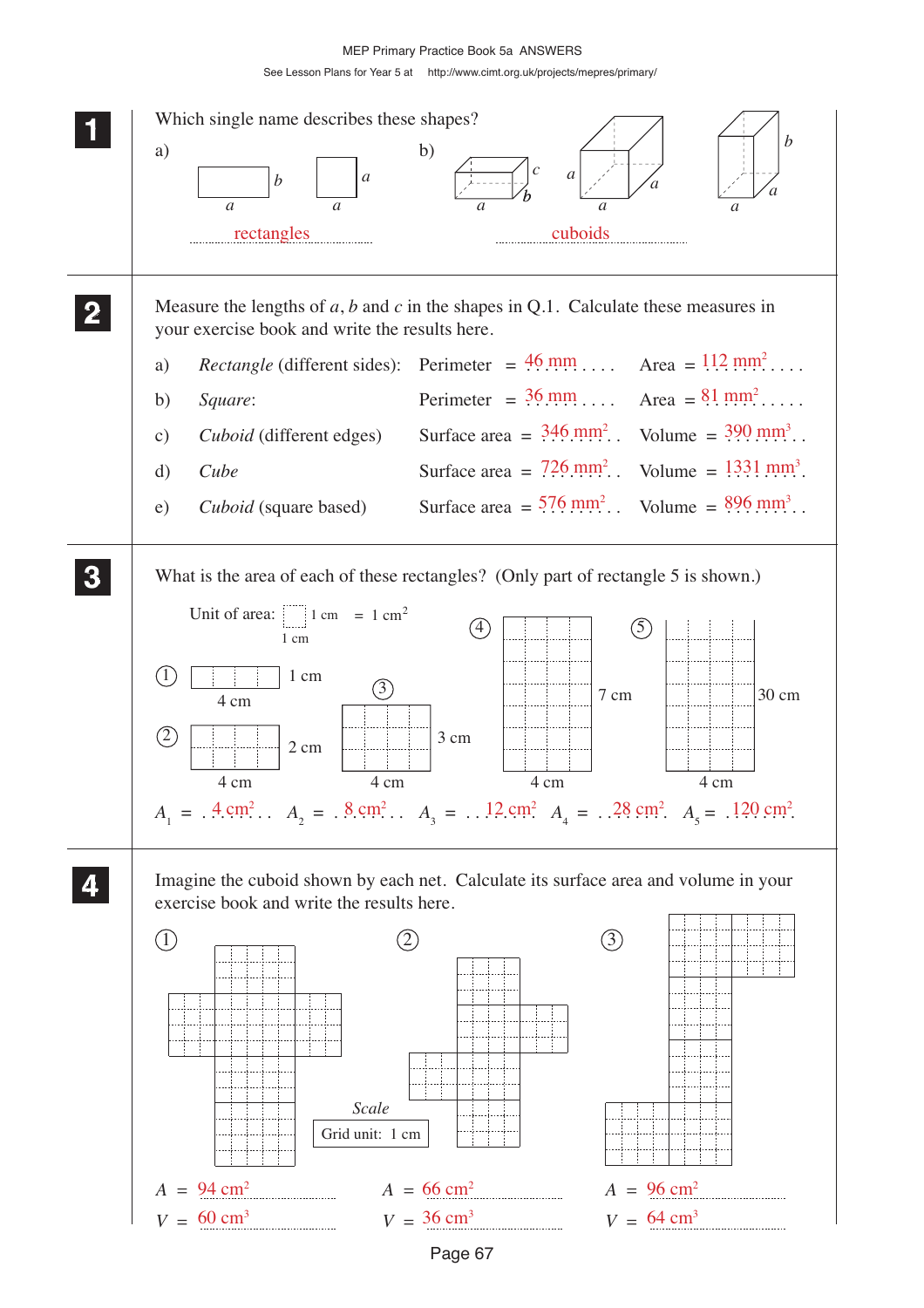|    |                                                                            | a                | 1  | 1              | 1  | 1              |   | $\overline{2}$ | $\overline{2}$ | 3 |                                                                                                                                                                                                                                                                                                                                                                                                                                                                                                                                                            |
|----|----------------------------------------------------------------------------|------------------|----|----------------|----|----------------|---|----------------|----------------|---|------------------------------------------------------------------------------------------------------------------------------------------------------------------------------------------------------------------------------------------------------------------------------------------------------------------------------------------------------------------------------------------------------------------------------------------------------------------------------------------------------------------------------------------------------------|
|    |                                                                            | b                | 1  | $\overline{2}$ | 3  | $\overline{4}$ | 6 | $\overline{2}$ | 3              | 3 |                                                                                                                                                                                                                                                                                                                                                                                                                                                                                                                                                            |
|    |                                                                            | $\boldsymbol{c}$ | 36 | 18             | 12 | 9              | 6 | 9              | 6              | 4 |                                                                                                                                                                                                                                                                                                                                                                                                                                                                                                                                                            |
|    |                                                                            |                  |    |                |    |                |   |                |                |   | (Only 8 possibilities so 9th column not needed.)                                                                                                                                                                                                                                                                                                                                                                                                                                                                                                           |
|    | Write a plan and and calculate the result. Write the answer as a sentence. |                  |    |                |    |                |   |                |                |   |                                                                                                                                                                                                                                                                                                                                                                                                                                                                                                                                                            |
|    | The cost of hiring a 45-seater coach for a tour is £3780.                  |                  |    |                |    |                |   |                |                |   |                                                                                                                                                                                                                                                                                                                                                                                                                                                                                                                                                            |
| a) | How much would it cost per person if 42 people go on the tour?             |                  |    |                |    |                |   |                |                |   |                                                                                                                                                                                                                                                                                                                                                                                                                                                                                                                                                            |
|    | <i>Plan:</i> £3780 $\div$ 42                                               |                  |    |                |    |                |   | C:             |                |   |                                                                                                                                                                                                                                                                                                                                                                                                                                                                                                                                                            |
|    |                                                                            |                  |    |                |    |                |   |                |                |   |                                                                                                                                                                                                                                                                                                                                                                                                                                                                                                                                                            |
| b) | How much would it cost each person if 45 people go on the tour?            |                  |    |                |    |                |   |                |                |   |                                                                                                                                                                                                                                                                                                                                                                                                                                                                                                                                                            |
|    | <i>Plan:</i> £3780 $\div$ 45                                               |                  |    |                |    |                |   | C:             |                |   |                                                                                                                                                                                                                                                                                                                                                                                                                                                                                                                                                            |
|    |                                                                            |                  |    |                |    |                |   |                |                |   |                                                                                                                                                                                                                                                                                                                                                                                                                                                                                                                                                            |
|    |                                                                            |                  |    |                |    |                |   |                |                |   | If he plants the same amount of cabbages as last year, what lengths will each of these<br>fields have to be? e.g. Last year, area of cabbages: $15 \text{ m} \times 40 \text{ m} = 600 \text{ m}^2$<br>This year, area of cabbages: $600 \text{ m}^2$ (the same as last year)<br>5 m wide field: <i>Plan</i> : 600 m <sup>2</sup> $\div$ 5 m = 120 m<br>24 m wide field: <i>Plan</i> : $600 \text{ m}^2 \div 24 \text{ m} = 25 \text{ m}$<br>$30 \text{ m}$ wide field: <i>Plan</i> : 600 m <sup>2</sup> $\div$ 30 m = 60 m <sup>2</sup> $\div$ 3 m = 20 m |
|    |                                                                            |                  |    |                |    |                |   |                |                |   | <i>Answer</i> : The 5 m wide field would have be to 120 m long, the 24 m field 25 m long and                                                                                                                                                                                                                                                                                                                                                                                                                                                               |
|    | the 30 m field 20 m long.                                                  |                  |    |                |    |                |   |                |                |   |                                                                                                                                                                                                                                                                                                                                                                                                                                                                                                                                                            |
|    | Solve this problem in your exercise book. Write the answer here.           |                  |    |                |    |                |   |                |                |   |                                                                                                                                                                                                                                                                                                                                                                                                                                                                                                                                                            |
|    |                                                                            |                  |    |                |    |                |   |                |                |   | We have 48 cards and want to put them into envelopes so that there is the same number<br>of cards in each envelope and none are left over. How many envelopes could we use?                                                                                                                                                                                                                                                                                                                                                                                |
|    | Answer:                                                                    |                  |    |                |    |                |   |                |                |   | We could use $1, 2, 3, 4, 6, 8, 12, 16, 24$ or 48 envelopes.<br>(The number of envelopes used must be the factors of 48.)                                                                                                                                                                                                                                                                                                                                                                                                                                  |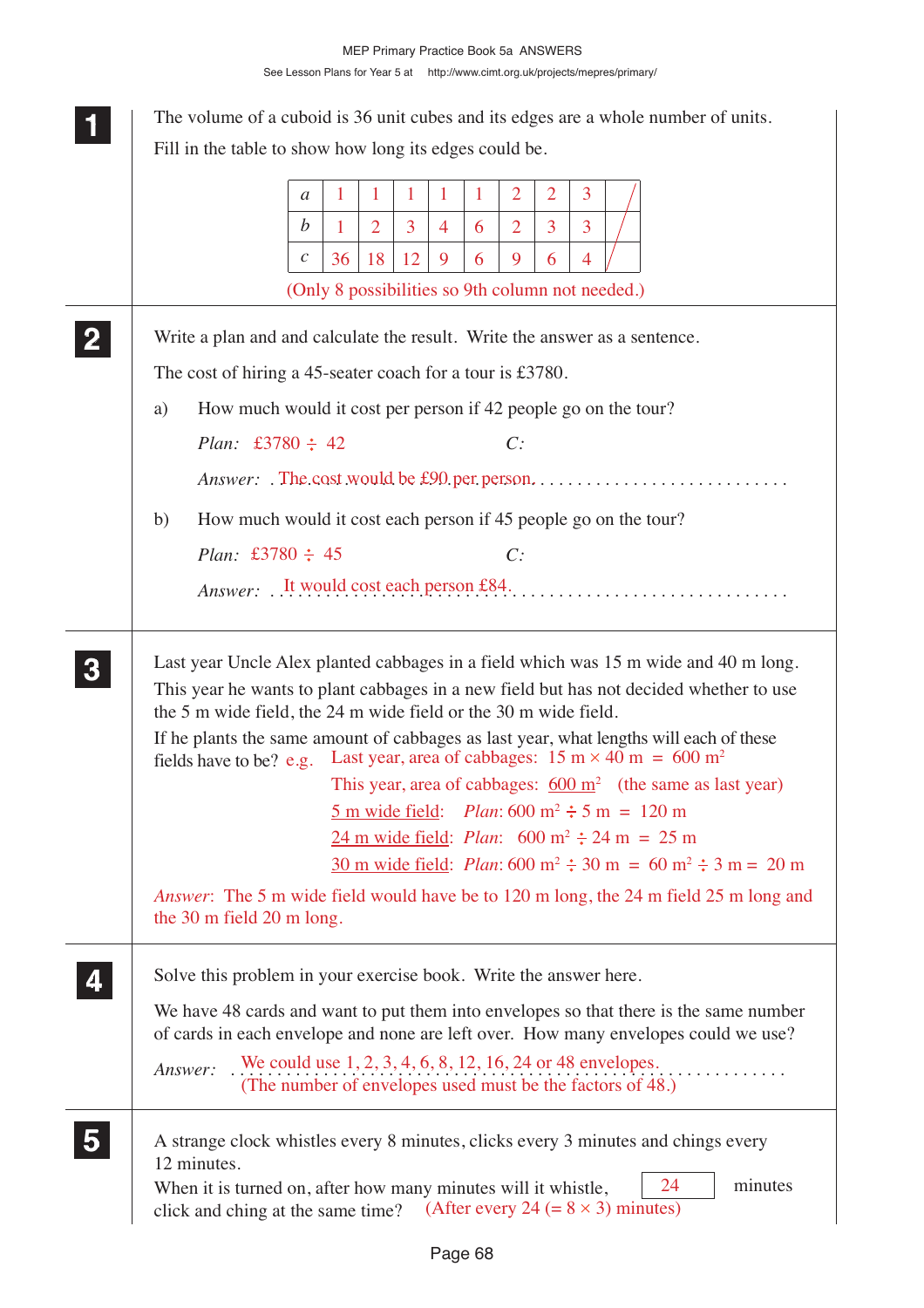See Lesson Plans for Year 5 at http://www.cimt.org.uk/projects/mepres/primary/ MEP Primary Practice Book 5a ANSWERS

|                         | Write plans and do the calculation in your exercise book. Write the answer here.<br>How many 60 cm lengths can be cut from a ribbon which is 8 m 90 cm long?<br>a)<br>$8 \text{ m } 90 \text{ cm } \div 60 \text{ cm } = 890 \text{ cm } \div 60 \text{ cm } = 14 \text{ (times)}, r 50 \text{ cm}$<br>Answer:  14 lengths can be cut. (There will be 50 cm left over.)<br>12 litres 50 cl of milk is poured into glasses which can hold 30 cl when full.<br>b)                                                                                                                             |
|-------------------------|---------------------------------------------------------------------------------------------------------------------------------------------------------------------------------------------------------------------------------------------------------------------------------------------------------------------------------------------------------------------------------------------------------------------------------------------------------------------------------------------------------------------------------------------------------------------------------------------|
|                         | How many glasses are needed?<br>12 litres 50 cl $\div$ 30 cl = 1250 cl $\div$ 30 cl = 41 (times), r 20 cl<br><i>Answer:</i> 42 glasses are needed; 41 full and one holding only 20 cl.                                                                                                                                                                                                                                                                                                                                                                                                      |
| $\mathbf{2}$            | At a birthday party, 6 friends shook hands with one another.<br>B<br>$\mathsf{C}$<br>How many handshakes were there?                                                                                                                                                                                                                                                                                                                                                                                                                                                                        |
|                         | Complete the diagram and list all the possibilities.<br>D                                                                                                                                                                                                                                                                                                                                                                                                                                                                                                                                   |
|                         | CD<br>DE<br>EF<br>BC<br>AB                                                                                                                                                                                                                                                                                                                                                                                                                                                                                                                                                                  |
|                         | <b>CE</b><br>DF<br>B <sub>D</sub><br>AC<br>$\mathbf{F}$<br>E                                                                                                                                                                                                                                                                                                                                                                                                                                                                                                                                |
|                         | CF<br><b>BE</b><br>AD                                                                                                                                                                                                                                                                                                                                                                                                                                                                                                                                                                       |
|                         | <b>AE</b><br><b>BF</b>                                                                                                                                                                                                                                                                                                                                                                                                                                                                                                                                                                      |
|                         | 15<br>handshakes<br>AF                                                                                                                                                                                                                                                                                                                                                                                                                                                                                                                                                                      |
| $\boldsymbol{3}$        | From the entrance to a park, there are 3 different paths to the fountain.<br>From the fountain there are 4 different paths to the play area.<br>From the play area there are 5 different paths to the bandstand.<br>How many different ways are there to get to the bandstand from the entrance?<br>Draw a diagram to show it.<br>60<br>$3 \times 4 \times 5 = 12 \times 5 = 60$<br>ways                                                                                                                                                                                                    |
|                         | In a class of 29 pupils, 15 pupils play<br>Class<br>volleyball and 17 pupils play football.<br>F(17)<br>V(15)<br>Each pupil plays at least one of the<br>two games.<br>(3)<br>(14)<br>(12)<br>How is it possible?<br>Draw a set diagram to show it.                                                                                                                                                                                                                                                                                                                                         |
| $\overline{\mathbf{5}}$ | In a bag there are 3 <i>red</i> , 4 <i>white</i> and 5 <i>green</i> marbles. What is the least number of<br>marbles that we must take out of the bag (with our eyes closed) so that we are <b>certain</b><br>of getting: (First 9 could be white or green;<br>10th must then be red.)<br>a) at least one of each colour<br>at least one <i>white</i> marble<br>9<br>10<br>b)<br>(First 8 could be red or green;<br>c) 2 marbles of the same colour?<br>$\overline{4}$<br>9th must then be white.)<br>(First 3 could be one of each colour;<br>4th must be one of these colours.)<br>Page 69 |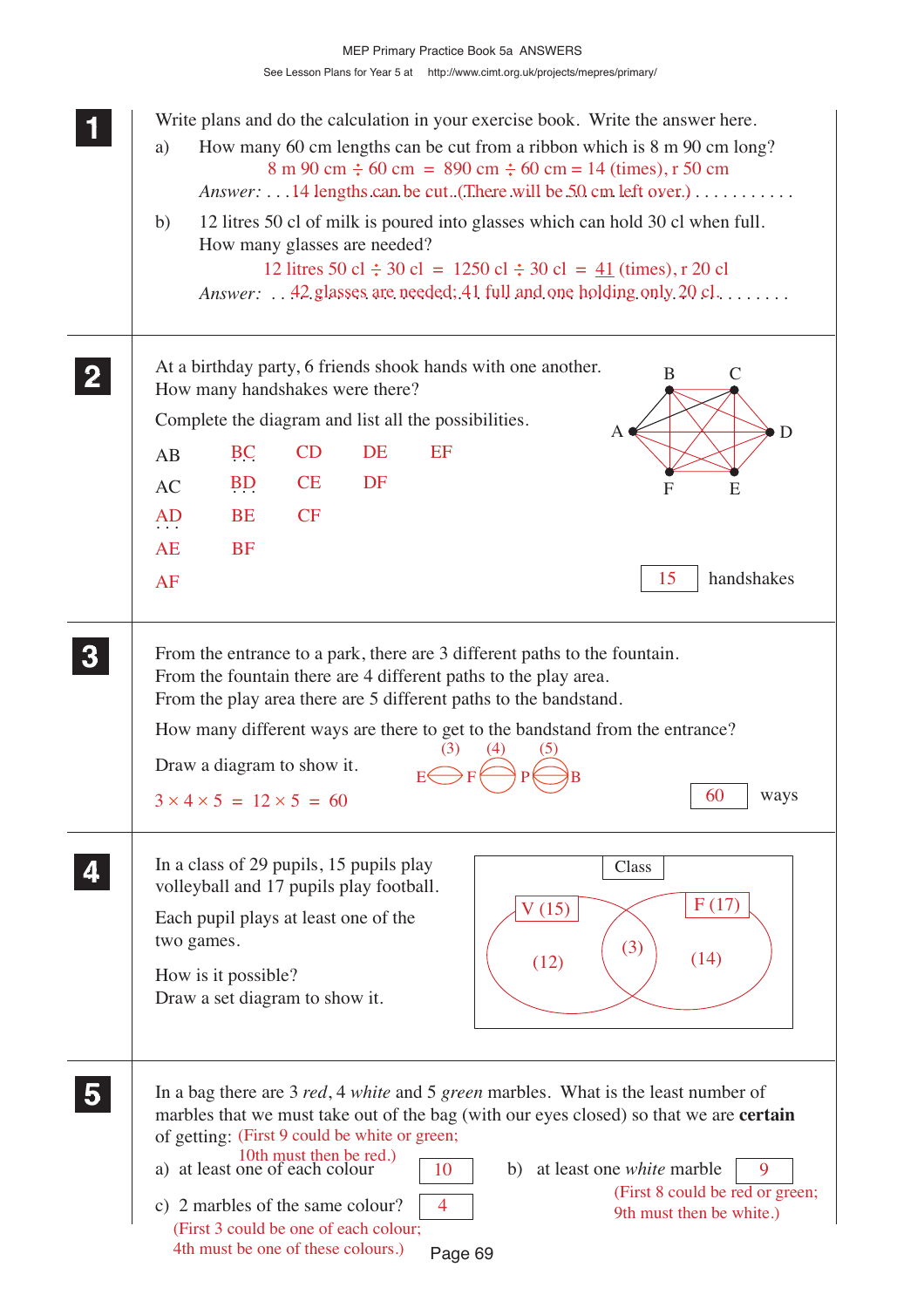|             | Find a rule.                                                                                                                                              | $\mathcal{X}$  | $\overline{4}$ | 5              | $\overline{2}$ | $\overline{4}$ | 5       | 10                             | 6  | 5              | $\mathbf Q$    | e.g.<br>3      | Rule:                                                                                                                         |
|-------------|-----------------------------------------------------------------------------------------------------------------------------------------------------------|----------------|----------------|----------------|----------------|----------------|---------|--------------------------------|----|----------------|----------------|----------------|-------------------------------------------------------------------------------------------------------------------------------|
|             | Complete                                                                                                                                                  | $\mathcal Y$   | $\overline{2}$ | $\mathfrak{Z}$ | 9              | $\overline{7}$ | 5       | 1                              | 6  | $\overline{4}$ | $\overline{0}$ | $\overline{7}$ | $z = x \times y - 1$                                                                                                          |
|             | the table.                                                                                                                                                | $\overline{z}$ | $\tau$         | 14             | 17             | 27             | 24      | 9                              | 35 | 19             |                | 20             | $x = (z+1) \div y$                                                                                                            |
|             |                                                                                                                                                           |                |                |                |                |                |         |                                |    |                |                |                | $y = (z+1) \div x$                                                                                                            |
| $\mathbf 2$ | Write a plan and calculate the result. Write the answer as a sentence.                                                                                    |                |                |                |                |                |         |                                |    |                |                |                |                                                                                                                               |
|             | The cost of hiring an 18-seater minibus for a holiday is $£1152$ .                                                                                        |                |                |                |                |                |         |                                |    |                |                |                |                                                                                                                               |
|             | How much would it cost per person if 16 people go on this holiday?<br>a)                                                                                  |                |                |                |                |                |         |                                |    |                |                |                |                                                                                                                               |
|             | Plan: £1152 $\div 16 = 576 \div 8 = 72$ C:                                                                                                                |                |                |                |                |                |         |                                |    |                |                |                |                                                                                                                               |
|             |                                                                                                                                                           |                |                |                |                |                |         |                                |    |                |                |                |                                                                                                                               |
|             | If the cost per person was $£64$ , how many people went on the holiday?<br>b)                                                                             |                |                |                |                |                |         |                                |    |                |                |                |                                                                                                                               |
|             | <i>Plan:</i> £1152 $\div$ £64 = £576 $\div$ £32                                                                                                           |                |                |                |                |                |         |                                | C: |                |                |                |                                                                                                                               |
|             |                                                                                                                                                           |                |                |                |                |                |         | $=$ £72 $\div$ £4 = 18 (times) |    |                |                |                |                                                                                                                               |
|             |                                                                                                                                                           |                |                |                |                |                |         |                                |    |                |                |                | <i>Answer</i> : 18 people went on holiday at a cost of £64 each,                                                              |
|             |                                                                                                                                                           |                |                |                |                |                |         |                                |    |                |                |                |                                                                                                                               |
|             | The teacher of a class of 25 pupils asked<br>them if they liked tea and coffee.                                                                           |                |                |                |                |                |         |                                |    |                |                | Class          | (4)                                                                                                                           |
|             | 13 pupils liked tea, 11 pupils liked coffee,                                                                                                              |                |                |                |                |                |         |                                | T  |                |                |                | $\mathbf C$                                                                                                                   |
|             | 3 pupils liked both tea and coffee, and<br>4 pupils liked neither tea nor coffee.                                                                         |                |                |                |                |                |         |                                |    | (10)           |                | (3)            | (8)                                                                                                                           |
|             | How is it possible?                                                                                                                                       |                |                |                |                |                |         |                                |    |                |                |                |                                                                                                                               |
|             | Draw a Venn diagram to show the data.                                                                                                                     |                |                |                |                |                |         |                                |    |                |                |                |                                                                                                                               |
|             | a)                                                                                                                                                        |                |                |                |                |                |         |                                |    |                |                |                | A farmer sold 300 chickens for £2.75 each. With the money he received from                                                    |
|             | the sale, he bought 50 geese. What was the price of each goose?<br>£2.75 $\times$ 300 $\div$ 50 = £2.75 $\times$ 6 = £16.50                               |                |                |                |                |                |         |                                |    |                |                |                |                                                                                                                               |
|             | Each goose cost $£16.50$ .                                                                                                                                |                |                |                |                |                |         |                                |    |                |                |                |                                                                                                                               |
|             | b)<br>type 12 pages which contain 300 words per page?                                                                                                     |                |                |                |                |                |         |                                |    |                |                |                | A typist can type at a rate of 50 words per minute. How long will it take her to                                              |
|             | $300 \times 12 \div 50 = 3600 \div 50 = 360 \div 5 = 72 \text{ (min.)}$                                                                                   |                |                |                |                |                |         |                                |    |                |                |                |                                                                                                                               |
|             | or $300 \div 50 = 6$ (min); $6 \text{ min} \times 12 = 72 \text{ min}$                                                                                    |                |                |                |                |                |         |                                |    |                |                |                |                                                                                                                               |
|             | It will take her 72 minutes (or 1 h 12 min) to type 12 pages.                                                                                             |                |                |                |                |                |         |                                |    |                |                |                |                                                                                                                               |
|             | The charges for a taxi fare in a city are:                                                                                                                |                |                |                |                |                |         |                                |    |                |                |                |                                                                                                                               |
|             | £2.20 for the first 1.5 km and $\text{\pounds}0.14$ for each additional 100 m.                                                                            |                |                |                |                |                |         |                                |    |                |                |                |                                                                                                                               |
|             | a) How much will it cost for a journey of $4 \text{ km}$ ?<br>$4 \text{ km} - 1.5 \text{ km} = 2.5 \text{ km} = 2500 \text{ m} = 25 \times 100 \text{ m}$ |                |                |                |                |                |         |                                |    |                |                |                | b) £7.66 - £2.20 = £5.46 = 546 p                                                                                              |
|             | Cost for 1.5 km: £2.20                                                                                                                                    |                |                |                |                |                |         |                                |    |                |                |                | $14 p \rightarrow 100 m$                                                                                                      |
|             | Cost for 2.5 km: $14 p \times 25 = 250 p + 100 p = \text{\textsterling}3.50$<br>Total cost: £2.20 + £3,50 = £5.70                                         |                |                |                |                |                |         |                                |    |                |                |                | 546 p $\rightarrow$ 100 m $\times$ (546 ÷14)                                                                                  |
|             | b)                                                                                                                                                        |                |                |                |                |                |         |                                |    |                |                |                | $= 100 \text{ m} \times (273 \div 7)$<br>If the cost of a journey was £7.66, what distance was travelled $\frac{2}{3}$ 3.9 km |
|             |                                                                                                                                                           |                |                |                |                |                | Page 70 |                                |    |                |                |                | Total distance: $3.9 \text{ km} + 1.5 \text{ km} = 5.4 \text{ km}$                                                            |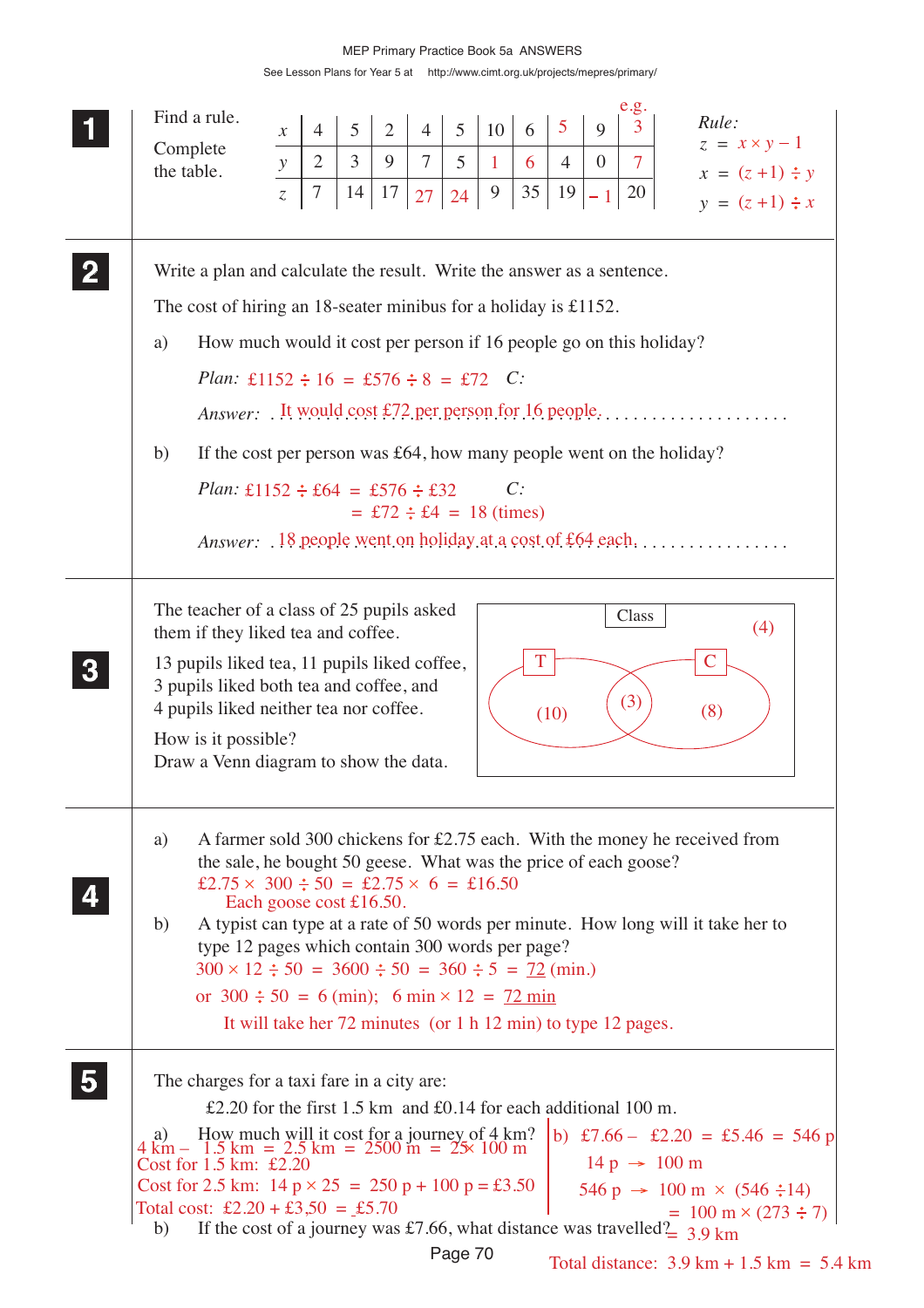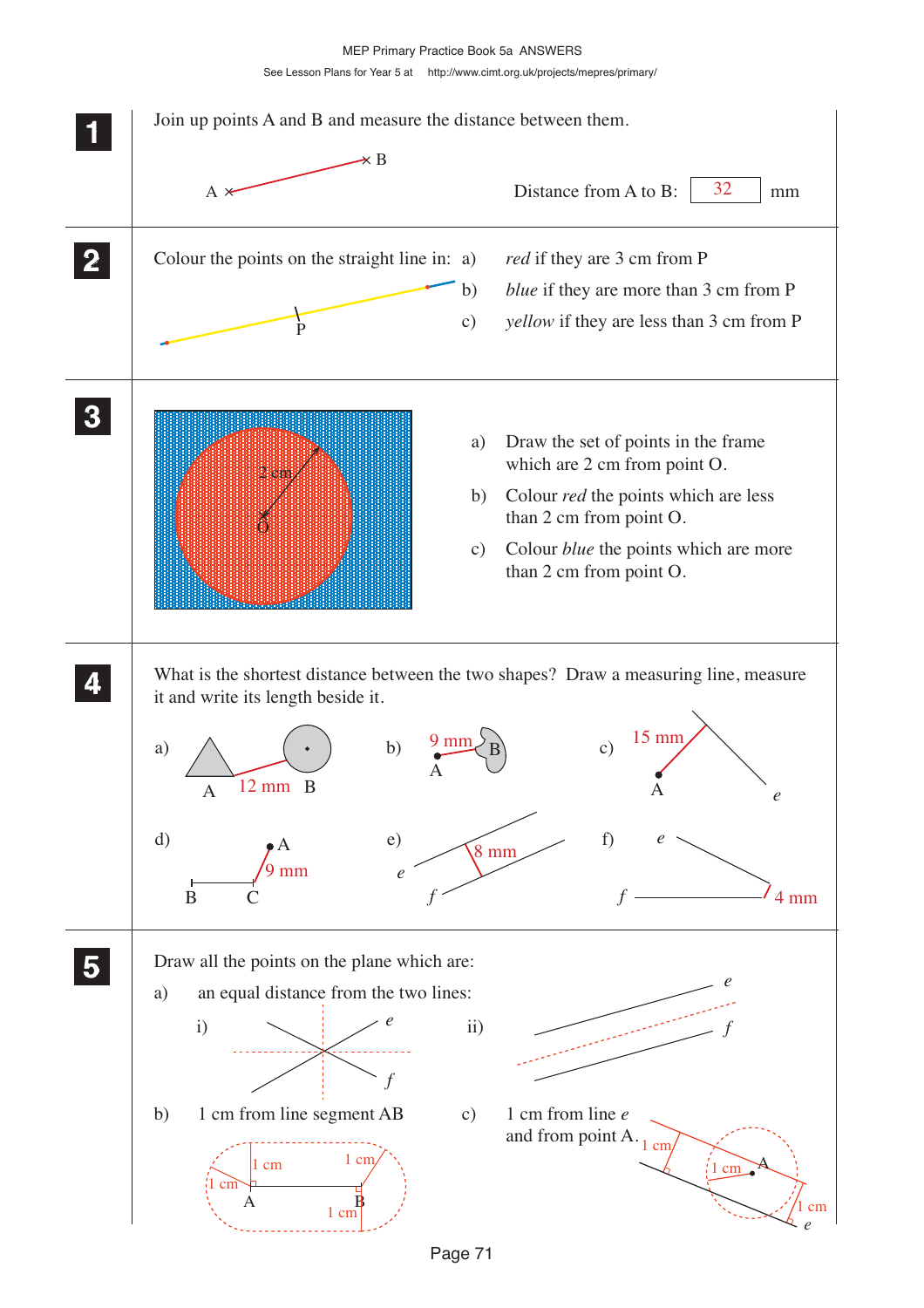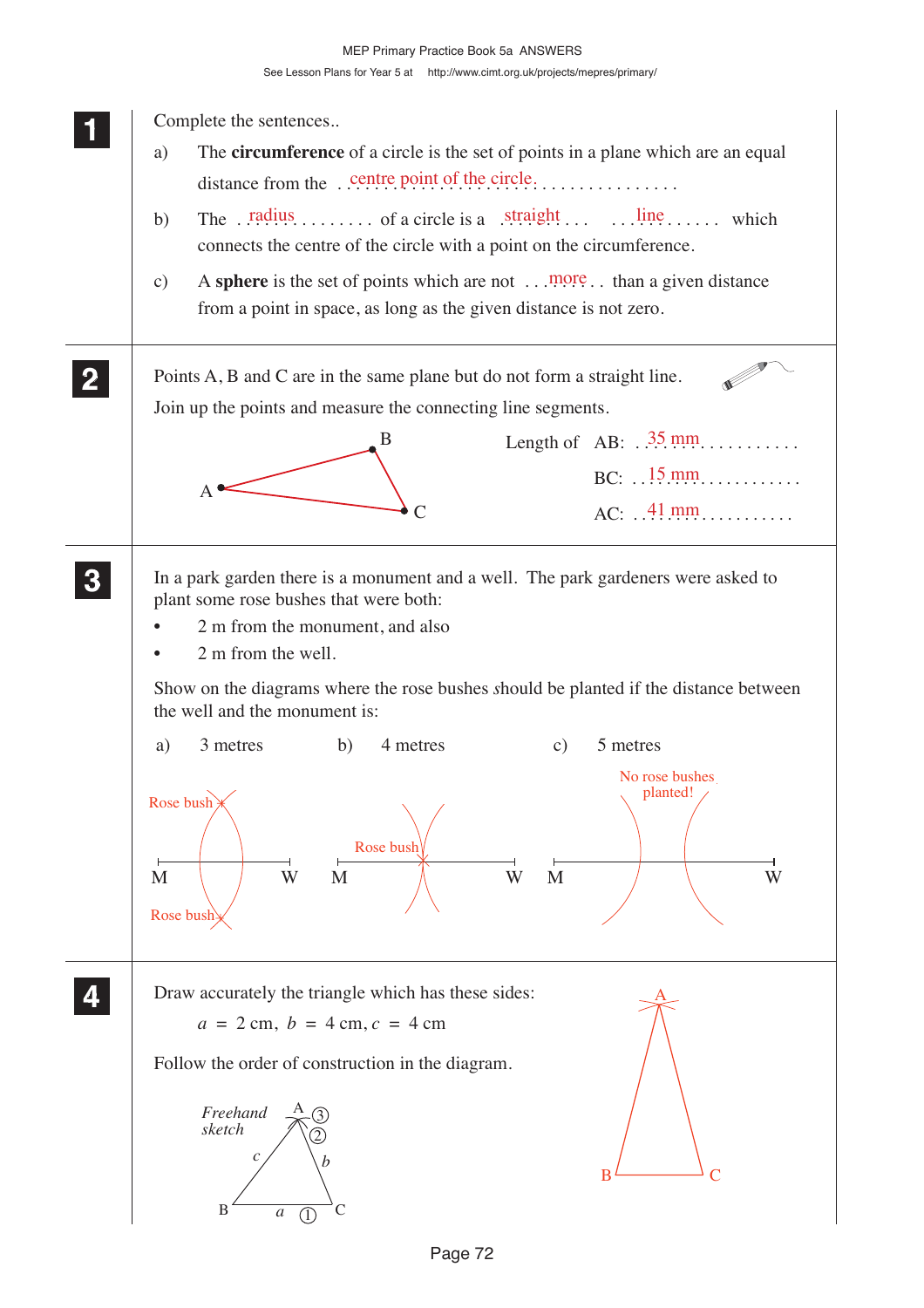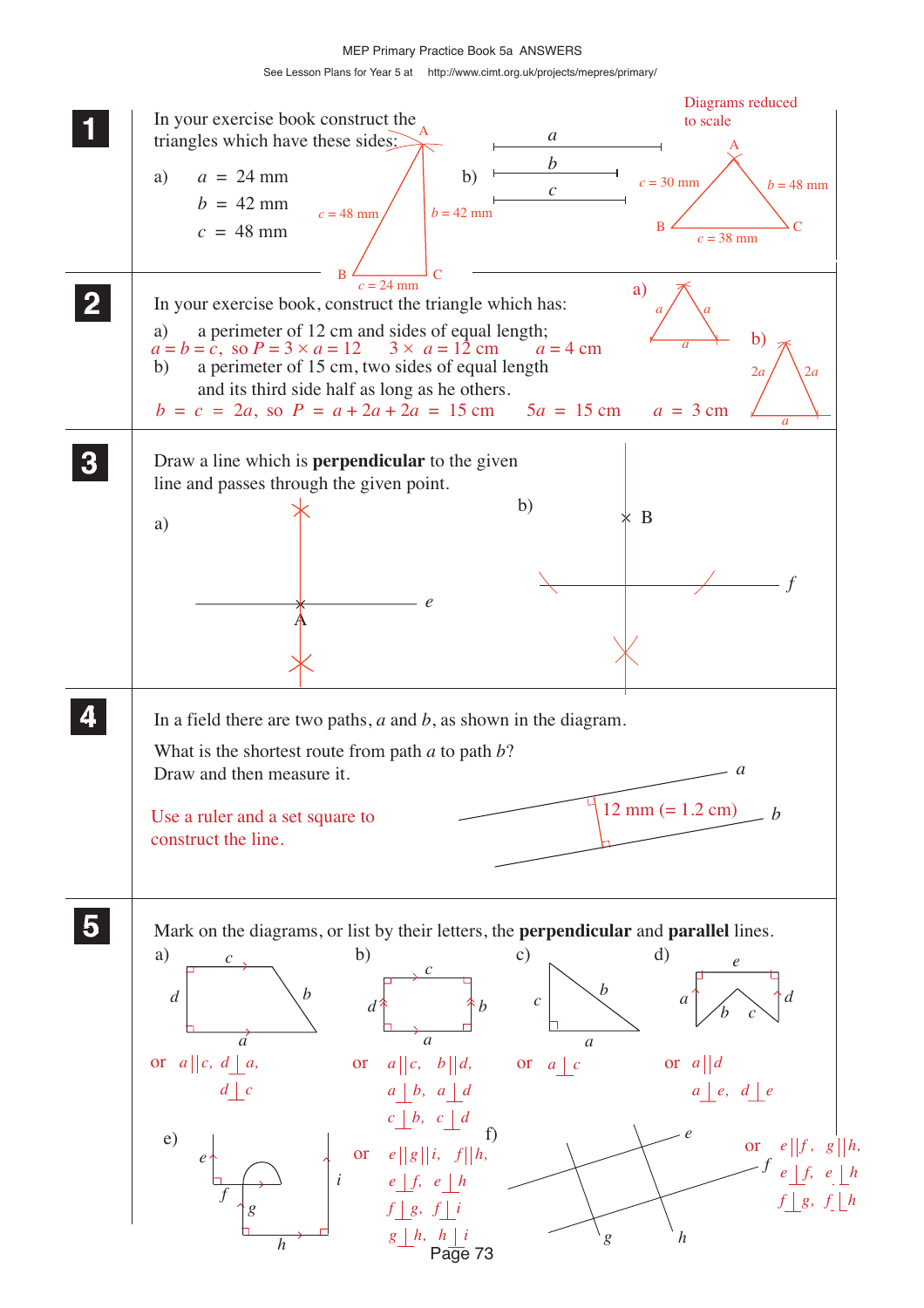| Draw the set of points which are exactly<br>2 cm away from the straight line $e$ .                                                                                                                                                                                                                                                                                                                                                                                        |
|---------------------------------------------------------------------------------------------------------------------------------------------------------------------------------------------------------------------------------------------------------------------------------------------------------------------------------------------------------------------------------------------------------------------------------------------------------------------------|
| e<br>$2 \text{ cm}$                                                                                                                                                                                                                                                                                                                                                                                                                                                       |
| 2 cm                                                                                                                                                                                                                                                                                                                                                                                                                                                                      |
| Use set square and ruler<br>or compasses                                                                                                                                                                                                                                                                                                                                                                                                                                  |
| Draw a set of $x$ and $y$ axes in your exercise book.<br>a)                                                                                                                                                                                                                                                                                                                                                                                                               |
| Draw the set of points which are 2 units from the $x$ axis.<br>b)                                                                                                                                                                                                                                                                                                                                                                                                         |
| Draw the set of points which are 3 units from the y axis.<br>c)                                                                                                                                                                                                                                                                                                                                                                                                           |
| Give the coordinates of the points which satisfy both conditions.<br>d)                                                                                                                                                                                                                                                                                                                                                                                                   |
| $(-,3,2), (-,3,-2), (3,-2), (3,2), \ldots,$                                                                                                                                                                                                                                                                                                                                                                                                                               |
| Draw three lines which are parallel to line $e$ .                                                                                                                                                                                                                                                                                                                                                                                                                         |
| $\ell$<br>Any 3 lines parallel to line $e$ .<br>See Lesson Plan for construction.                                                                                                                                                                                                                                                                                                                                                                                         |
| Do the calculation in your exercise book and write the answer here.<br>Imagine a block of flats which has 6 storeys, all equal in height.<br>Where are the points which are an equal distance from the floor level of the 2nd storey<br>and the floor level of the 6th storey?<br>e.g. 6th – 2nd = 4 (storeys), 4 storeys $\div 2 = 2$ storeys<br>6th - 2 storeys = 4th storey or $2nd + 2$ storeys = 4th storey<br>Answer: The points are on the floor of the 4th storey |
| Construct the rectangle which has these adjacent sides: $a = 4$ cm, $b = 2$ cm<br>Make a freehand sketch first to show the order of construction.<br>4 cm                                                                                                                                                                                                                                                                                                                 |
| See Lesson Plan for construction.<br>2 cm<br>B                                                                                                                                                                                                                                                                                                                                                                                                                            |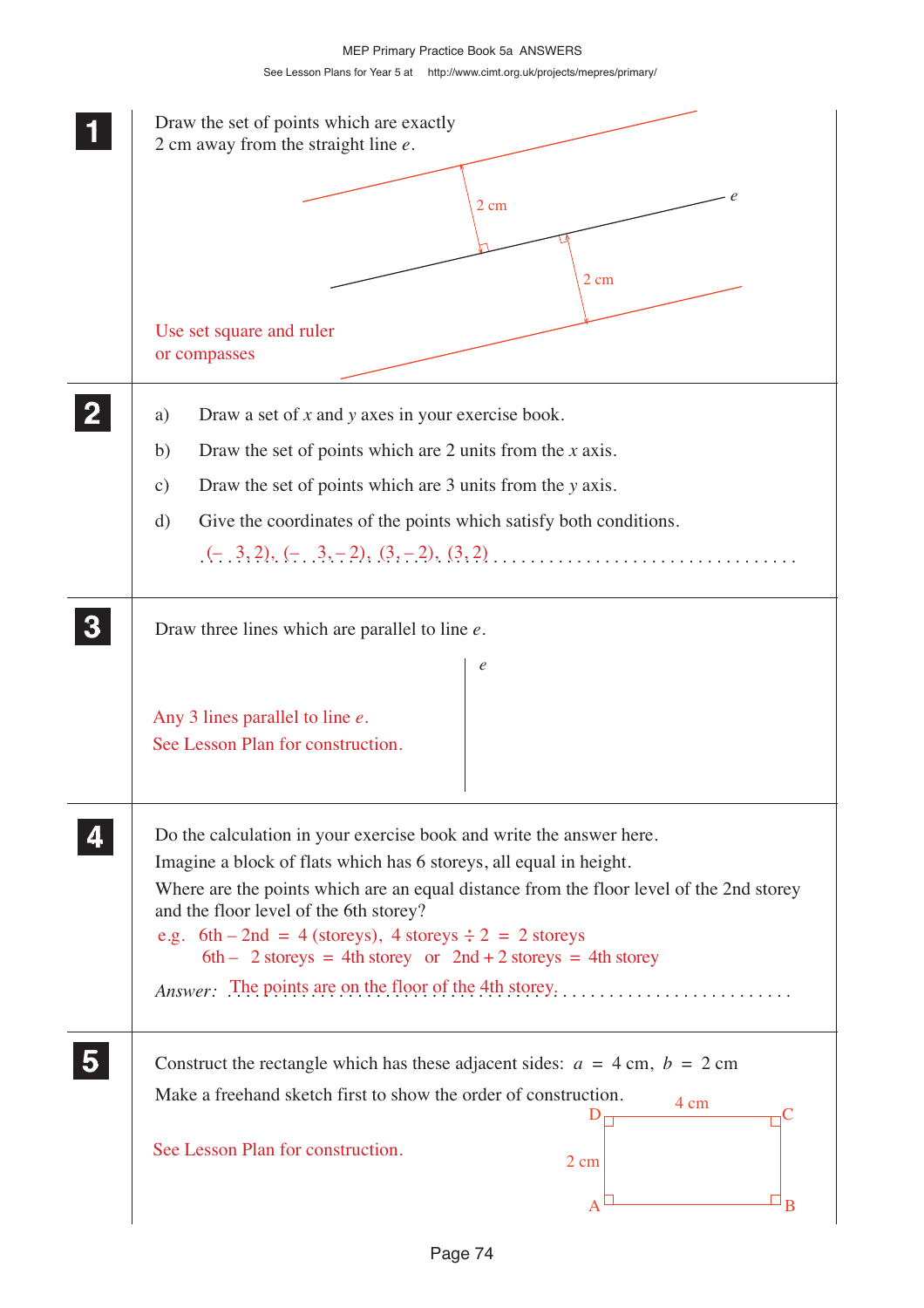| a)<br>b)<br>a) | In your exercise book, construct the triangle which has:<br>two sides of length 5 cm each and a perimeter of 18 cm<br>$\mathbf{i}$<br>sides of lengths 5 cm, 5 cm and $(18 \text{ cm} - (5 + 5) = 18 \text{ cm} - 10 \text{ cm}) = 8 \text{ cm}$<br>sides of lengths 3 cm, 4 cm and 5 cm<br>$\rm ii)$<br>sides of lengths 3 cm, 4 cm and 5 cm<br>a perimeter of 20 cm, two sides of equal length and its 3rd side 8 cm long.<br>iii)<br>sides of lengths 8 cm, 6 cm and 6 cm<br>Colour the triangle which has a pair of perpendicular sides.<br>Triangle ii) should be coloured.<br>Mark on the diagrams the perpendicular and parallel lines.<br>$\rm d)$<br>b)<br>$\mathbf{c})$ |
|----------------|-----------------------------------------------------------------------------------------------------------------------------------------------------------------------------------------------------------------------------------------------------------------------------------------------------------------------------------------------------------------------------------------------------------------------------------------------------------------------------------------------------------------------------------------------------------------------------------------------------------------------------------------------------------------------------------|
|                |                                                                                                                                                                                                                                                                                                                                                                                                                                                                                                                                                                                                                                                                                   |
| a)             | Draw a set of $x$ and $y$ axes in your exercise book.<br>See Lesson Plan for                                                                                                                                                                                                                                                                                                                                                                                                                                                                                                                                                                                                      |
| b)             | Draw the set of points which are 4 units from the $x$ axis.<br>answers.                                                                                                                                                                                                                                                                                                                                                                                                                                                                                                                                                                                                           |
| $\mathbf{c})$  | Draw the set of points which are 2 units from the y-axis.                                                                                                                                                                                                                                                                                                                                                                                                                                                                                                                                                                                                                         |
| d)             | Write the coordinates of the points which satisfy both conditions.<br>$(-2,-4), (2,-4), (2,4), (-2,4)$                                                                                                                                                                                                                                                                                                                                                                                                                                                                                                                                                                            |
|                | The diagrams show the scale drawing of a garden. Scale: $1 \text{ cm} \rightarrow 1 \text{ m}$                                                                                                                                                                                                                                                                                                                                                                                                                                                                                                                                                                                    |
|                | Garden sprinklers can water an area of soil up to 2 m in any direction. They are always<br>positioned so that they reach as much of the garden as possible.                                                                                                                                                                                                                                                                                                                                                                                                                                                                                                                       |
| a)             | Show on the diagram where<br>2 sprinklers should be placed.                                                                                                                                                                                                                                                                                                                                                                                                                                                                                                                                                                                                                       |
|                | Colour green the points<br>$\mathbf{i}$<br>reached by the sprinklers.<br>$\times$<br>$\times$                                                                                                                                                                                                                                                                                                                                                                                                                                                                                                                                                                                     |
|                | $\ddot{i}$<br>Colour <i>brown</i> the points<br>not reached by the<br>sprinklers.                                                                                                                                                                                                                                                                                                                                                                                                                                                                                                                                                                                                 |
| b)             | Show on the diagram where<br>3 sprinklers should be placed.                                                                                                                                                                                                                                                                                                                                                                                                                                                                                                                                                                                                                       |
|                | $\mathbf{i}$<br>Colour <i>blue</i> the poi<br>which are reached l<br>more than one sprin                                                                                                                                                                                                                                                                                                                                                                                                                                                                                                                                                                                          |
|                | $\rm ii)$<br>Colour green the po<br>$\times$<br>×<br>×<br>which are reached l<br>just one sprinkler.                                                                                                                                                                                                                                                                                                                                                                                                                                                                                                                                                                              |
|                | iii)<br>Colour <i>brown</i> the p<br>which are not reach.<br>by any sprinkler.                                                                                                                                                                                                                                                                                                                                                                                                                                                                                                                                                                                                    |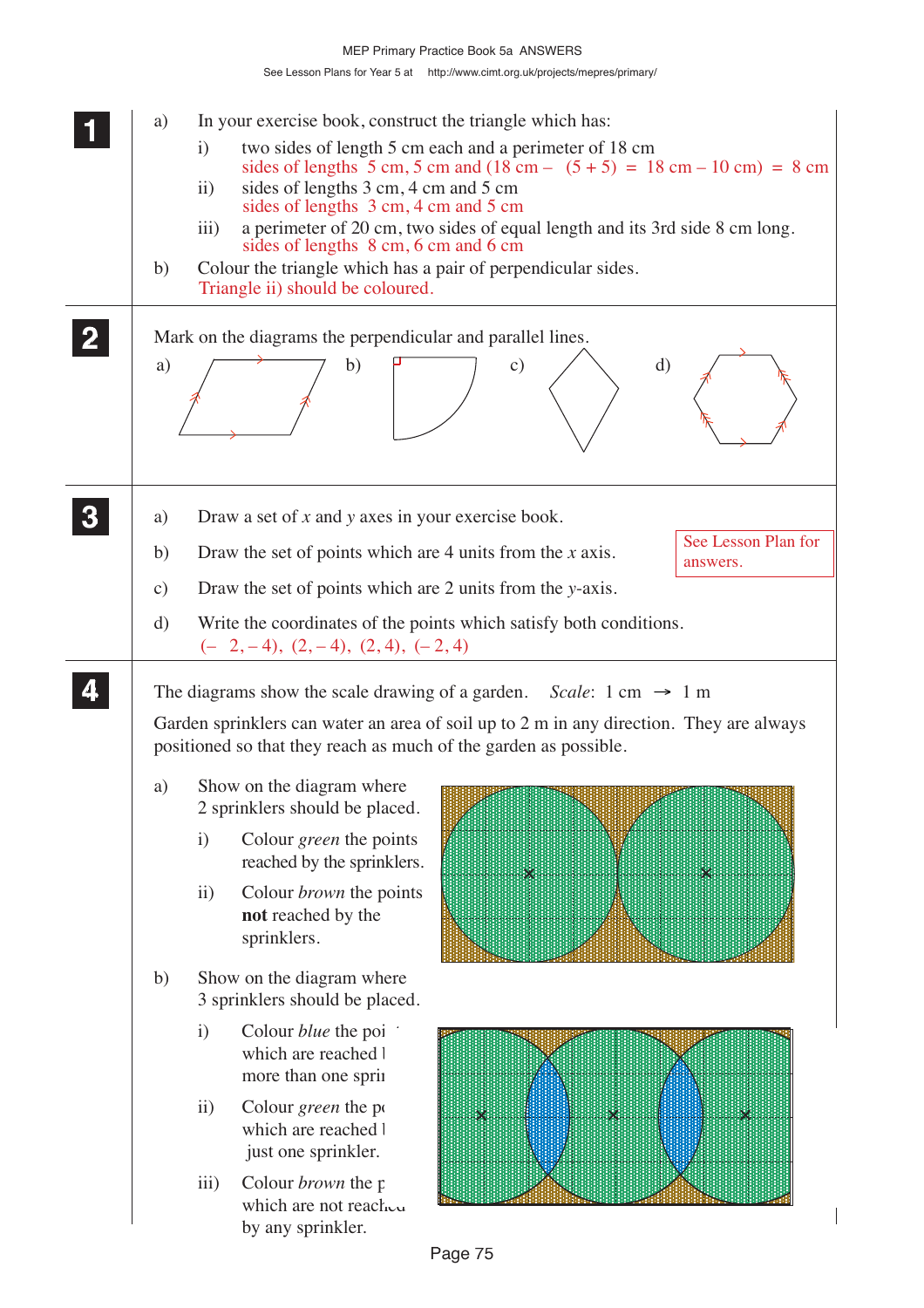See Lesson Plans for Year 5 at http://www.cimt.org.uk/projects/mepres/primary/

**11 111** a) Write the number of the polygons in the correct place in the set diagram if: **1**  $A = \{$ It has at least 1 pair of parallel sides $\}, B = \{$ It is a quadrilateral $\}$ Polygons 1  $\Big/$  2  $\Big/$   $\Big/$  3 4  $7 \sim 11$  $A \fbox{ \qquad } B$  $1 \quad 5 \quad (2 \quad 4) \quad 3$ 9 <sup>7</sup> <sup>8</sup> 5 <sup>6</sup> **6 8** 12 **9 10** 10  $\frac{11}{12}$ b) Write  $\emptyset$  in the area where there are no numbers. There is no empty set! c) Colour *red* the area where the polygons have parallel sides **and** are quadrilaterals. **2 22** List the numbers of the quadrilaterals which belong in each set. **22** 3  $4 \times 5 \times 6$ 1  $\left\langle 2 \right\rangle$   $\left\langle \right\rangle$   $\left\langle 4 \right\rangle$   $\left\langle 5 \right\rangle$  $7 \rightarrow \rightarrow \rightarrow \rightarrow \rightarrow \rightarrow \rightarrow \rightarrow \rightarrow \rightarrow \rightarrow$ 9  $\setminus$  10  $/$  11  $1, 2, 3, 4, 6, 9$  $A = \{$ It has a pair of parallel sides $\}$  $B = \{$ Its opposite sides are equal in length\}  $1, 2, 6, 9, \ldots, \ldots, \ldots, \ldots, \ldots, \ldots$  $1, 2, 6, 9, \ldots, \ldots, \ldots, \ldots, \ldots, \ldots$  $C = \{$ Its opposite sides are parallel\} 2, 9  $D = \{All its sides are equal in length\}$  $E = \{$ It has a pair of perpendicular sides $\}$  $1, 3, 9, 11, \ldots, \ldots, \ldots, \ldots, \ldots, \ldots$  $F = \{$ It has a pair of parallel sides and its opposite sides are equal  $\}$   $\{1, 2, 6, 9, \ldots \}$ .  $G = \{$ It has a pair of parallel sides but not all its sides are equal  $\} \ldots \ldots \ldots$ *H* = {All its sides are equal but it has no pair of parallel sides} . . . . . . . . . . . . . . . . . empty set  $I = \{$ Its opposite sides are equal and parallel $\}$ .  $\{1, 2, 6, 9, \ldots, \ldots, \ldots, \ldots, \ldots, \ldots\}$ *J* = {Its opposite sides are equal but are not parallel} . . . . . . . . . . . . . . . . . . . . . . . . . empty set  $K = \{$ It has a pair of parallel and a pair of perpendicular sides $\}$ .  $\{1, 3, 9, \ldots, \ldots, \ldots\}$ **3 33** Decide whether the statements are true or false. Write a  $\checkmark$  or a  $\checkmark$ . **33** × a) Every rectangle is a trapezium.  $\check{g}$  Not all parallelograms are trapeziums.  $\overline{\mathbf{x}}$ b) Every trapezium is a rectangle.  $\mathbf{\times}$  h) A trapezium can be concave. c) Every rhombus is a parallelogram.  $\checkmark$  i) A trapezium need not be a quadrilateral. d) Every parallelogram is a rhombus.  $\mathsf{X}$  i) There is no rhombus which is concave. e) A parallelogram can be a trapezium $\mathcal{N}$  k) All rhombi are convex. f) All parallelograms are trapeziums.  $\checkmark$  1) Not every parallelogram is a rhombus.  $\checkmark$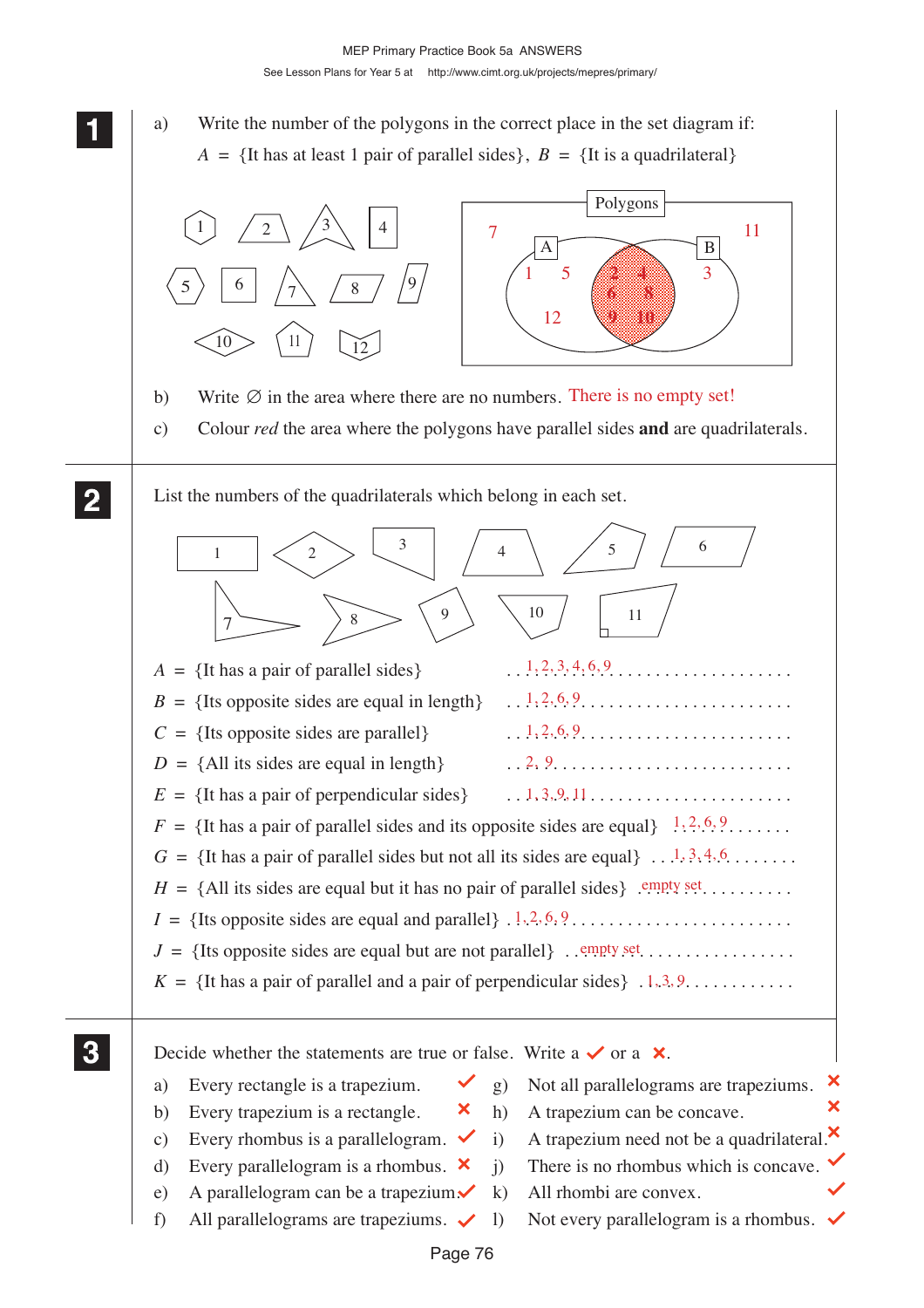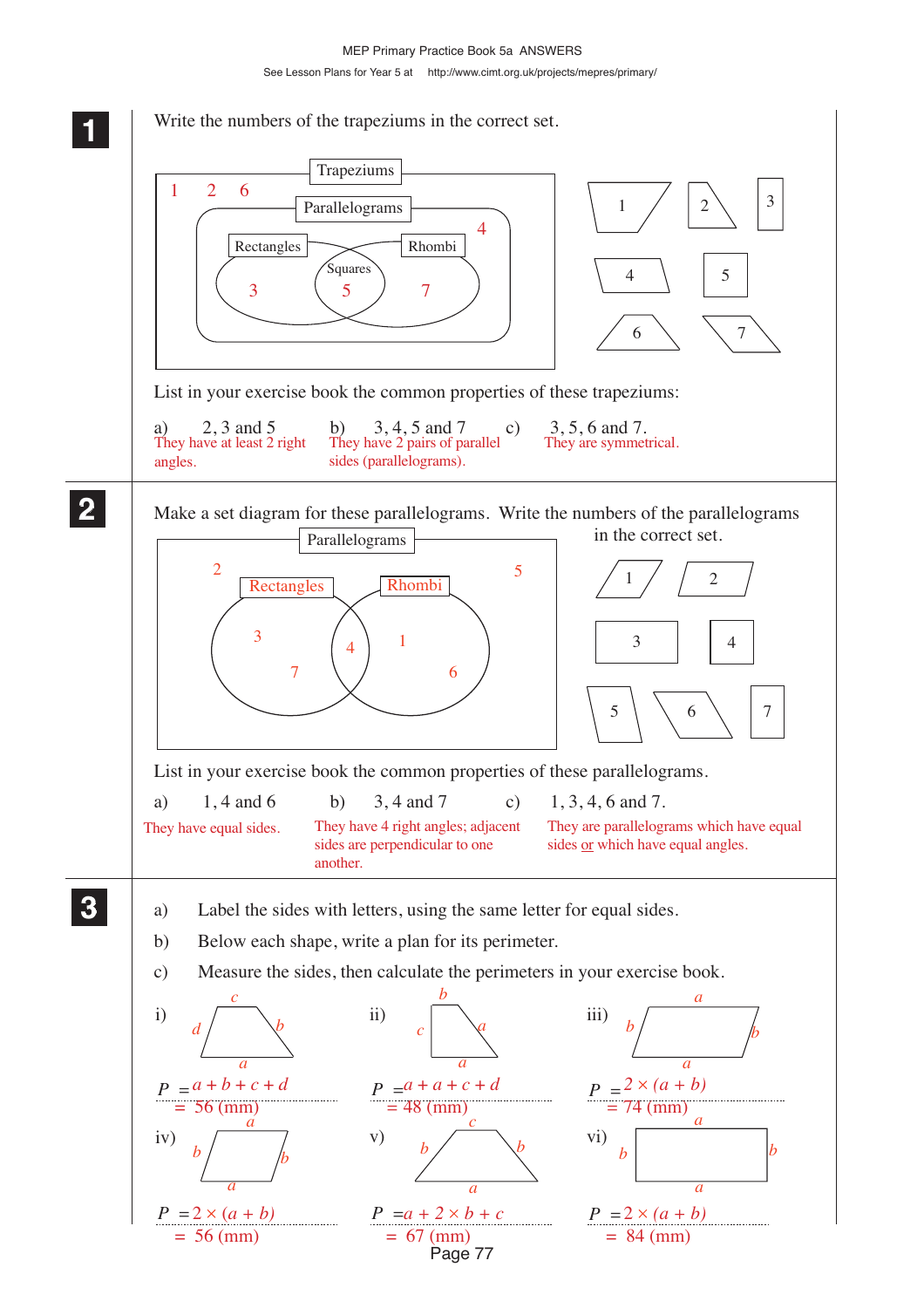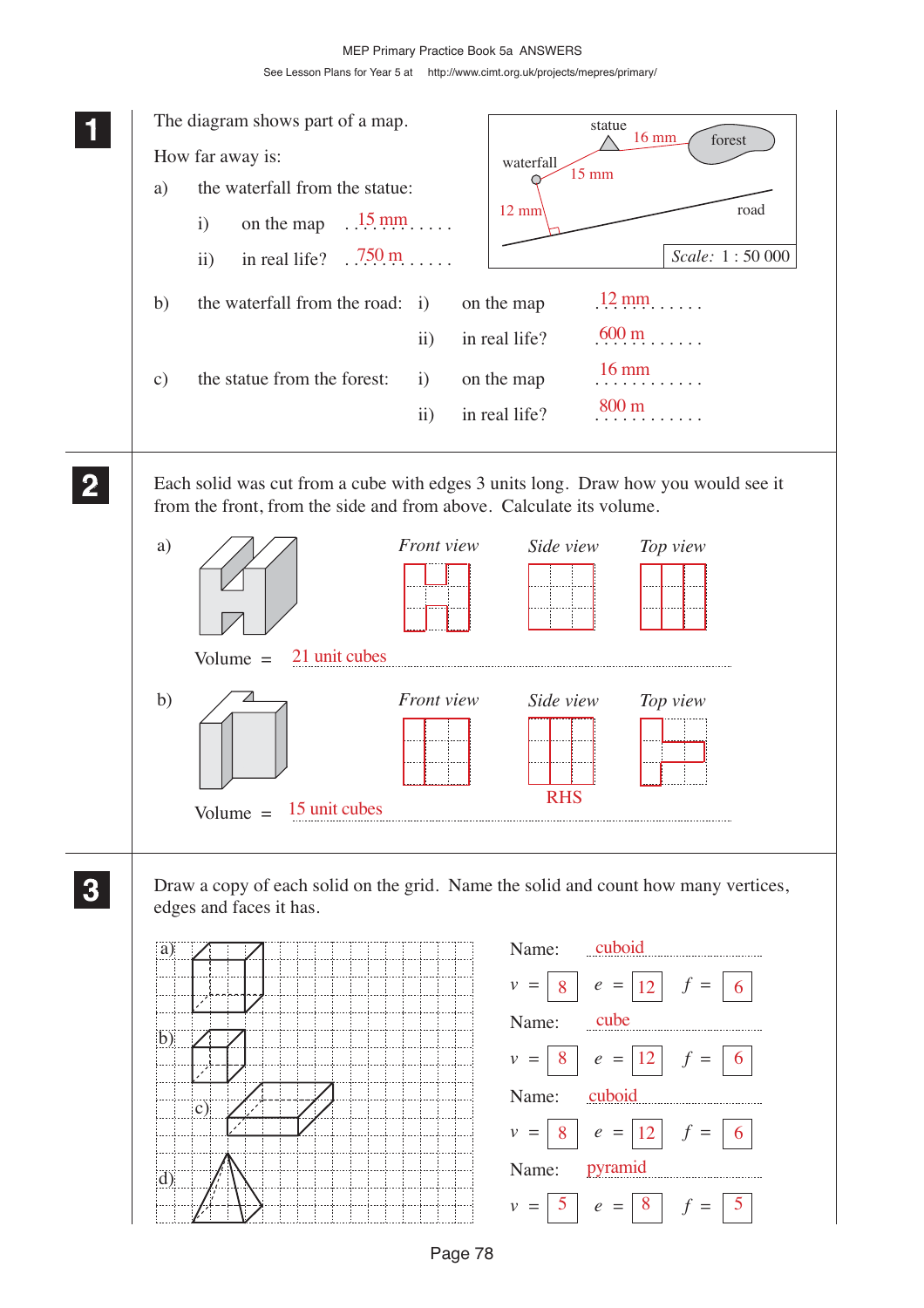